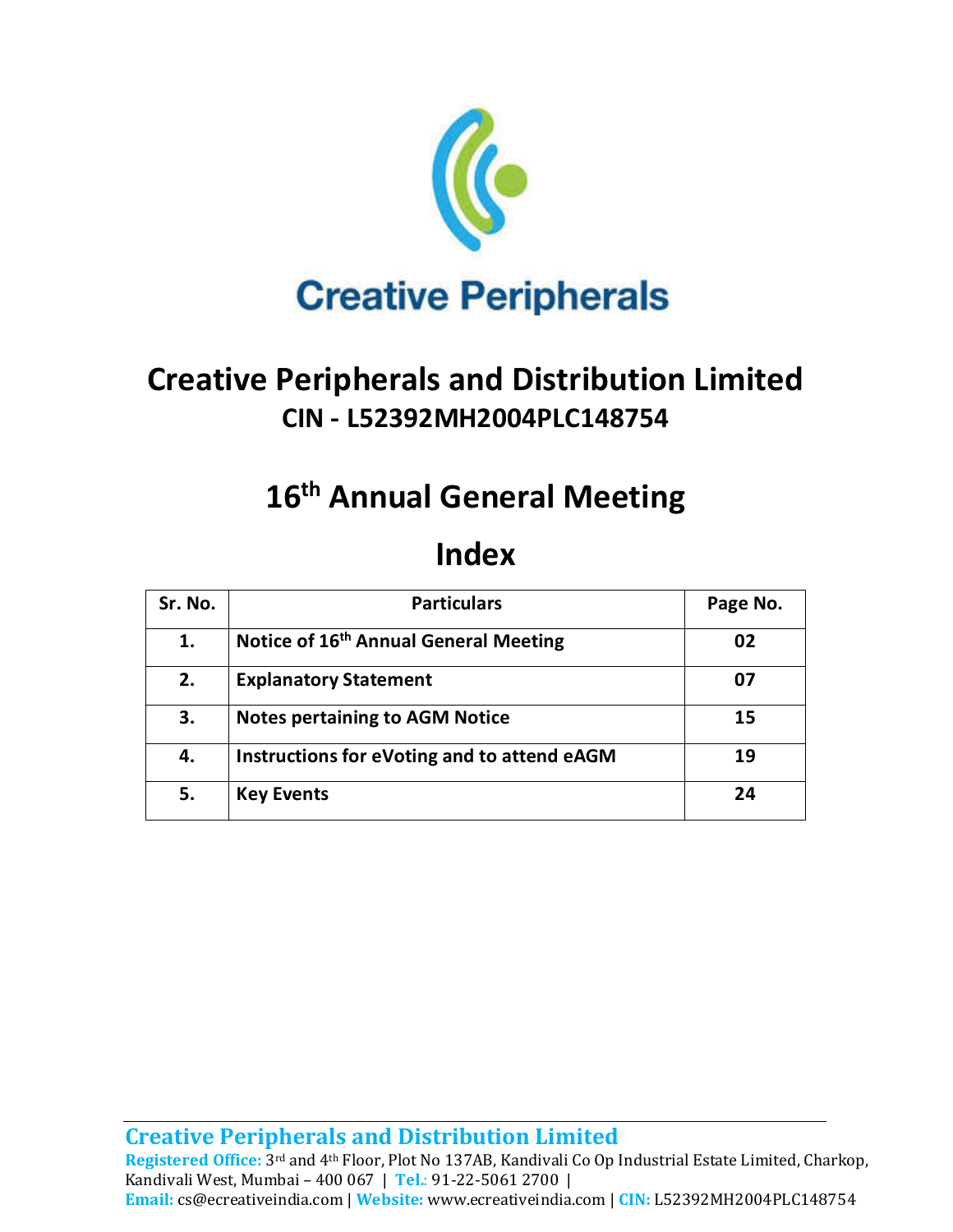

# **NOTICE**

NOTICE is hereby given that the **SIXTEENTH ANNUAL GENERAL MEETING ("AGM")** of the Members of Creative Peripherals and Distribution Limited will be held on **Tuesday, 29th September, 2020** at **11.00 a.m.** through Video Conferencing ('VC'), to transact the following business:

#### **Ordinary Business:**

#### **1. Adoption of Accounts**

To consider and adopt the:

- a) Audited Standalone Financial Statements of the Company for the financial year ended  $31<sup>st</sup>$  March, 2020, together with the Reports of the Board of Directors and Auditors thereon; and
- b) Audited Consolidated Financial Statements of the Company for the financial year ended 31<sup>st</sup> March, 2020, together with the Reports of Auditors thereon.

#### **2. Dividend**

To declare Final Dividend of Rs. 0.5/- per share ( $@$  5%) for the year ended 31<sup>st</sup> March, 2020.

#### **3. Appointment of Director**

To appoint a Director in place of Mr. Ketan Patel (DIN 00127633), who retires by rotation in terms of Section 152(6) of the Companies Act, 2013 and being eligible, offers himself for re–appointment.

#### **Special Business:**

**4. Regularisation of Additional Director, Mr. Suresh Bhagavatula (DIN 07475476) by appointing him as an Independent Director of the Company** 

To consider and if thought fit, to pass, the following resolution as an **Ordinary Resolution**:

**"RESOLVED THAT** pursuant to the provisions of Section 149 read with Schedule IV, 152, 160, and other applicable provisions, if any, of the Companies Act, 2013, and the Companies (Appointment and Qualification of Directors) Rules, 2014(including any statutory modification(s) or re-enactment thereof for the time being in force) relevant applicable regulation(s) of the SEBI (Listing Obligations & Disclosure Requirements) Regulations, 2015 and provisions of Articles of Association of the Company, Mr Suresh Bhagavatula (DIN: 07475476) who was appointed as an Additional Independent Director of the Company by the Board of Directors on 10<sup>th</sup> October, 2019 to hold office for a term of 5 (five) consecutive years w.e.f.  $10<sup>th</sup>$  October, 2019, and in respect of whom the Company has received a notice in writing from a member signifying his intention to propose him as a candidate for the office of the Director, be and is hereby appointed as an Independent Director of the Company, not liable to retire by rotation."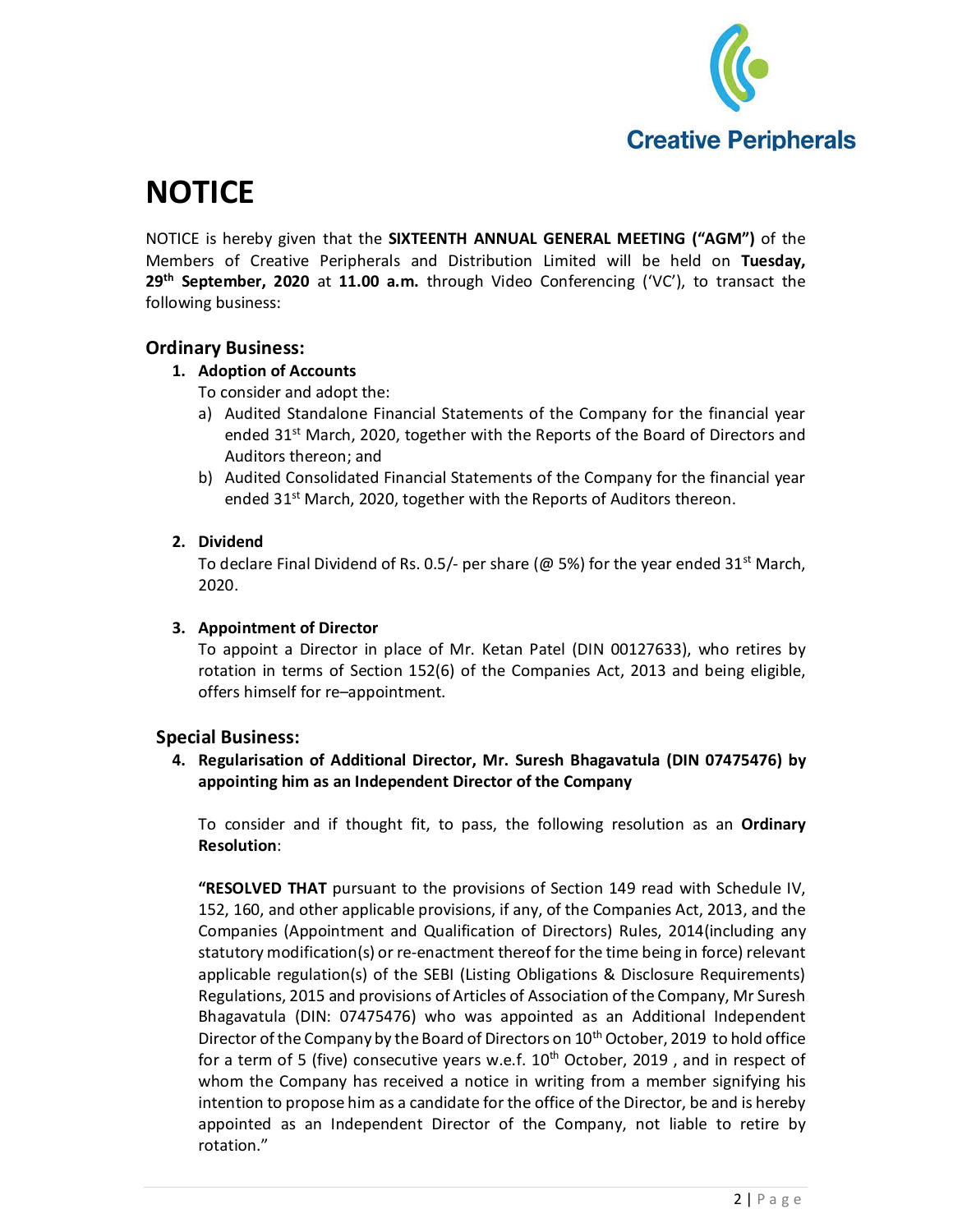

**5. Regularisation of Additional Director, Mr. Kurian Chandy (DIN 00855226) by appointing him as an Independent Director of the Company** 

To consider and if thought fit, to pass, the following resolution as an **Ordinary Resolution**:

**"RESOLVED THAT** pursuant to the provisions of Section 149 read with Schedule IV, 152, 160, and other applicable provisions, if any, of the Companies Act, 2013, and the Companies (Appointment and Qualification of Directors) Rules, 2014, relevant applicable regulation(s) of the SEBI (Listing Obligations & Disclosure Requirements) Regulations, 2015 and provisions of Articles of Association of the Company, Mr Kurian Chandy (DIN: 00855226) who was appointed as an Additional Independent Director of the Company by the Board of Directors on  $01<sup>st</sup>$  February, 2020 to hold office for a term of 5 (five) consecutive years w.e.f.  $01<sup>st</sup>$  February, 2020, and in respect of whom the Company has received a notice in writing from a member signifying his intention to propose him as a candidate for the office of the Director, be and is hereby appointed as an Independent Director of the Company, not liable to retire by rotation."

#### **6. Revision of Remuneration of Mr. Ketan Patel (DIN 00127633) Chairman and Managing Director of the Company:**

To consider and if thought fit, to pass, the following resolution as an **Ordinary Resolution**:

**"RESOLVED THAT** in accordance with the provisions of Sections 196, 197, 203 and other applicable provisions, if any of the Companies Act, 2013 ("the Act") (including any statutory modification or re-enactment thereof for the time being in force) read with Schedule V to the Act and the Companies (Appointment and Remuneration of Managerial Personnel) Rules, 2014, as amended from time to time and on recommendation of Nomination and Remuneration Committee, consent of the Company be and is hereby accorded for the revision of the remuneration of Mr. Ketan Patel for the financial year 2020-21, provided that such revision is within the overall limits of the managerial remuneration as prescribed under the Companies Act, 2013 read with Schedule V thereto, and/or any guidelines prescribed by the Government from time to time, is bifurcated as below:

| Sr. | <b>Particulars</b>                     | Proposed remuneration |
|-----|----------------------------------------|-----------------------|
| No. |                                        | per annum (in Rs.)    |
|     | <b>Basic Salary</b>                    | 18,20,242             |
| 2   | <b>HRA</b>                             | 9,10,121              |
| 3   | Special Allowance                      | 24,51,129             |
| 4   | <b>Education Allowance</b>             | 19,200                |
| 5   | Provident Fund (Employer Contribution) | 21,600                |
| 6   | Gratuity                               | 87,554                |
| 7   | <b>Festival Bonus</b>                  | 7,000                 |
| 8   | Provision for Performance Bonus        | 15,00,000             |
|     | Total                                  | 68,16,846             |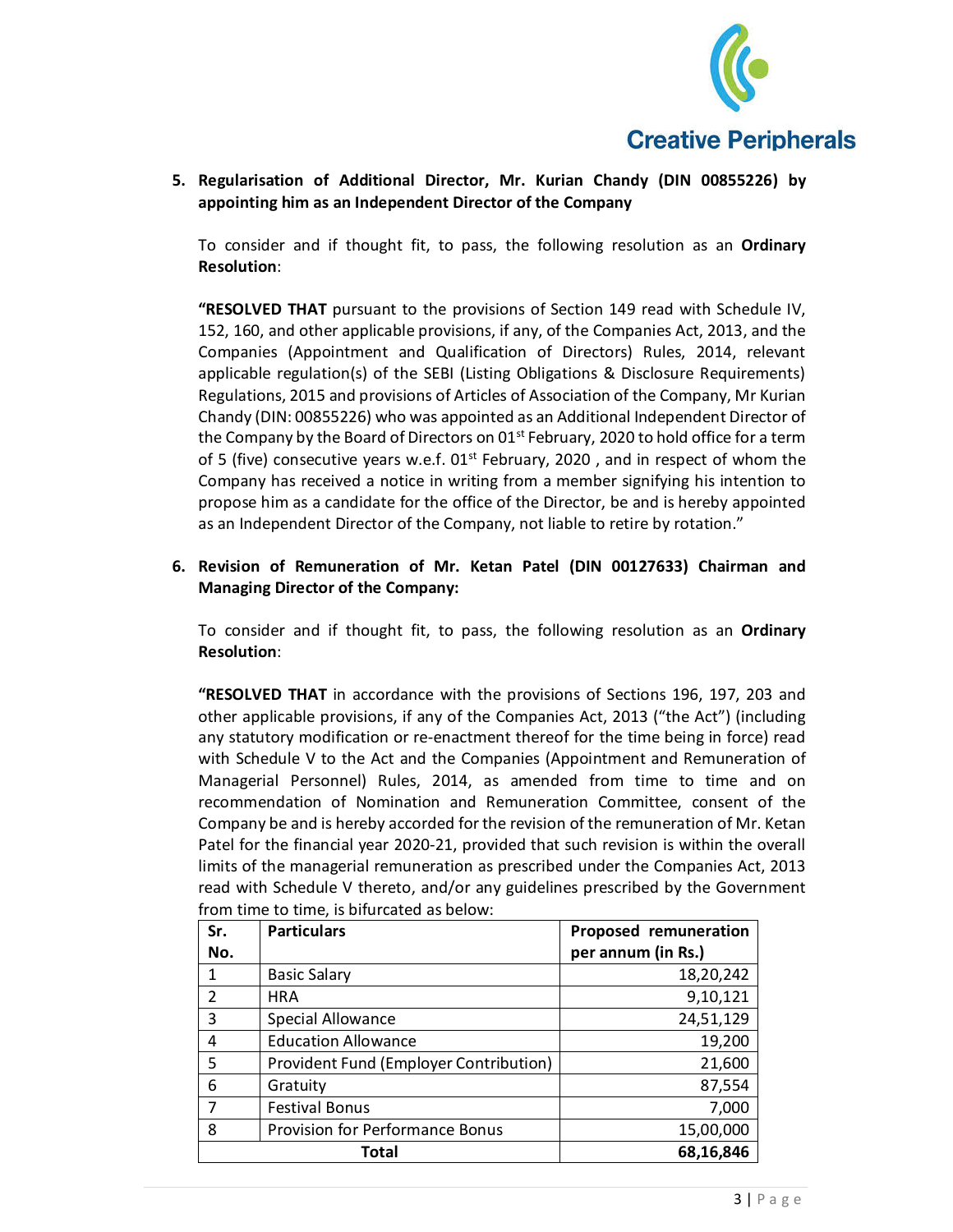

**"RESOLVED FURTHER THAT** the Board of Directors of the Company be and is hereby authorized to do all such acts, deeds and things, to enter into such agreement(s), deed(s) of amendment(s) or any such document(s), as the Board may, in its absolute discretion, consider necessary, expedient or desirable including power to subdelegate, in order to give effect to this resolution or as otherwise considered by the Board to be in the best interest of the Company, as it may deem fit."

#### **7. Revision of Remuneration of Mrs. Purvi Patel (DIN: 02663240), Whole-time Director of the Company:**

To consider and if thought fit, to pass, the following resolution as an **Ordinary Resolution**:

**"RESOLVED THAT** in accordance with the provisions of Sections 196, 197, 203 and other applicable provisions, if any of the Companies Act, 2013 ("the Act") (including any statutory modification or re-enactment thereof for the time being in force) read with Schedule V to the Act and the Companies (Appointment and Remuneration of Managerial Personnel) Rules, 2014, as amended from time to time and on recommendation of Nomination and Remuneration Committee, consent of the Company be and is hereby accorded for the revision of the remuneration of Mrs. Purvi Patel for the financial year 2020-21, provided that such revision is within the overall limits of the managerial remuneration as prescribed under the Companies Act, 2013 read with Schedule V thereto, and/or any guidelines prescribed by the Government from time to time, is bifurcated as below:

| Sr.            | <b>Particulars</b>                     | Proposed remuneration |
|----------------|----------------------------------------|-----------------------|
| No.            |                                        | per annum (in Rs.)    |
| 1              | <b>Basic Salary</b>                    | 8,14,691              |
| $\overline{2}$ | <b>HRA</b>                             | 4,07,345              |
| 3              | <b>Special Allowance</b>               | 10,86,452             |
| 4              | <b>Education Allowance</b>             | 19,200                |
| 5              | Provident Fund (Employer Contribution) | 21,600                |
| 6              | Gratuity                               | 39,187                |
|                | <b>Festival Bonus</b>                  | 7,000                 |
| 8              | <b>Provision for Performance Bonus</b> | 15,00,000             |
|                | Total                                  | 38,95,475             |

**"RESOLVED FURTHER THAT** the Board of Directors of the Company be and is hereby authorized to do all such acts, deeds and things, to enter into such agreement(s), deed(s) of amendment(s) or any such document(s), as the Board may, in its absolute discretion, consider necessary, expedient or desirable including power to subdelegate, in order to give effect to this resolution or as otherwise considered by the Board to be in the best interest of the Company, as it may deem fit."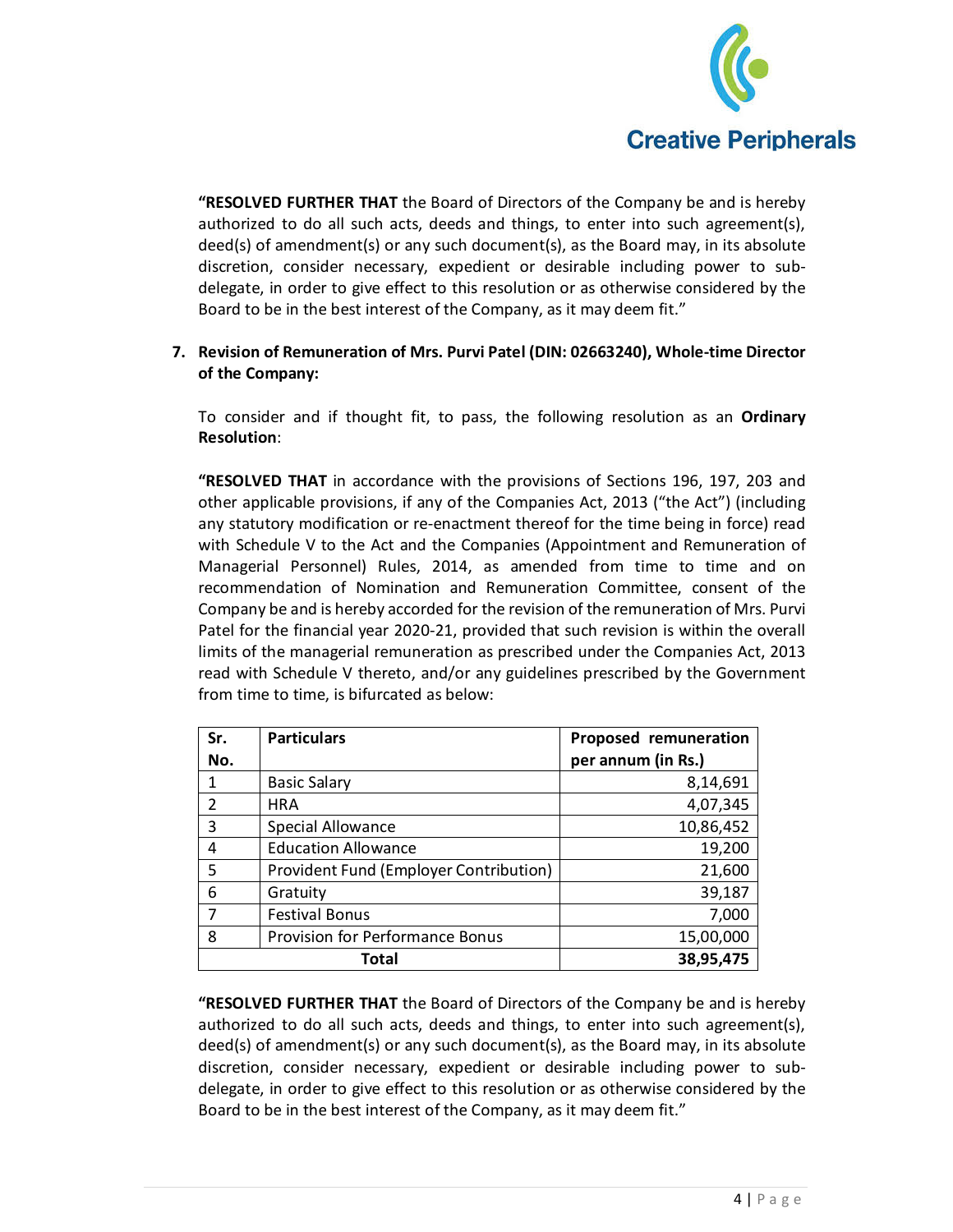

**8. Appointment of Mr. Vijay Advani (DIN 02009626) as Whole-time Director of the Company and revision of his Remuneration:** 

To consider and if thought fit, to pass, the following resolution as an **Ordinary Resolution**:

**"RESOLVED THAT** in accordance with the provisions of Sections 196, 197, 203 and other applicable provisions, if any of the Companies Act, 2013 ("the Act") (including any statutory modification or re-enactment thereof for the time being in force) read with Schedule V to the Act and the Companies (Appointment and Remuneration of Managerial Personnel) Rules, 2014, as amended from time to time, consent of the Company be and is hereby accorded for the appointment of Mr. Vijay Advani (DIN: 02009626) as the Whole-time Director of the Company, for a consecutive period of 5 (Five) years from the expiry of his present term of office, that is w.e.f.  $01^{st}$  April, 2020 upto  $31<sup>st</sup>$  March, 2025 upon the terms & conditions of appointment including the payment of remuneration, perquisites & other benefits and including the remuneration to be paid in the event of loss or inadequacy of profits in any financial year during the tenure of his appointment, as set out in the Explanatory Statement annexed to the Notice convening this Meeting, with liberty to the Board of Directors (including its Committee thereof) to alter and vary the terms & conditions of the said appointment/ re-appointment in such manner as may be agreed to between the Board of Directors and Mr. Vijay Advani."

**"RESOLVED FURTHER THAT** the Board of Directors (including its Committee thereof) be and is hereby authorised to revise the remuneration of Mr. Vijay Advani for the financial year 2020-21, provided that such revision is within the overall limits of the managerial remuneration as prescribed under the Companies Act, 2013 read with Schedule V thereto, and/or any guidelines prescribed by the Government from time to time, is bifurcated as below:

| Sr. | <b>Particulars</b>                     | Proposed remuneration |
|-----|----------------------------------------|-----------------------|
| No. |                                        | per annum (in Rs.)    |
|     | <b>Basic Salary</b>                    | 12,75,039             |
| 2   | <b>HRA</b>                             | 6,37,520              |
| 3   | <b>Special Allowance</b>               | 17,11,210             |
| 4   | <b>Education Allowance</b>             | 19,200                |
| 5   | Provident Fund (Employer Contribution) | 21,600                |
| 6   | Gratuity                               | 61,329                |
|     | <b>Festival Bonus</b>                  | 7,000                 |
| 8   | <b>Provision for Performance Bonus</b> | 15,00,000             |
|     | Total                                  | 52,32,898             |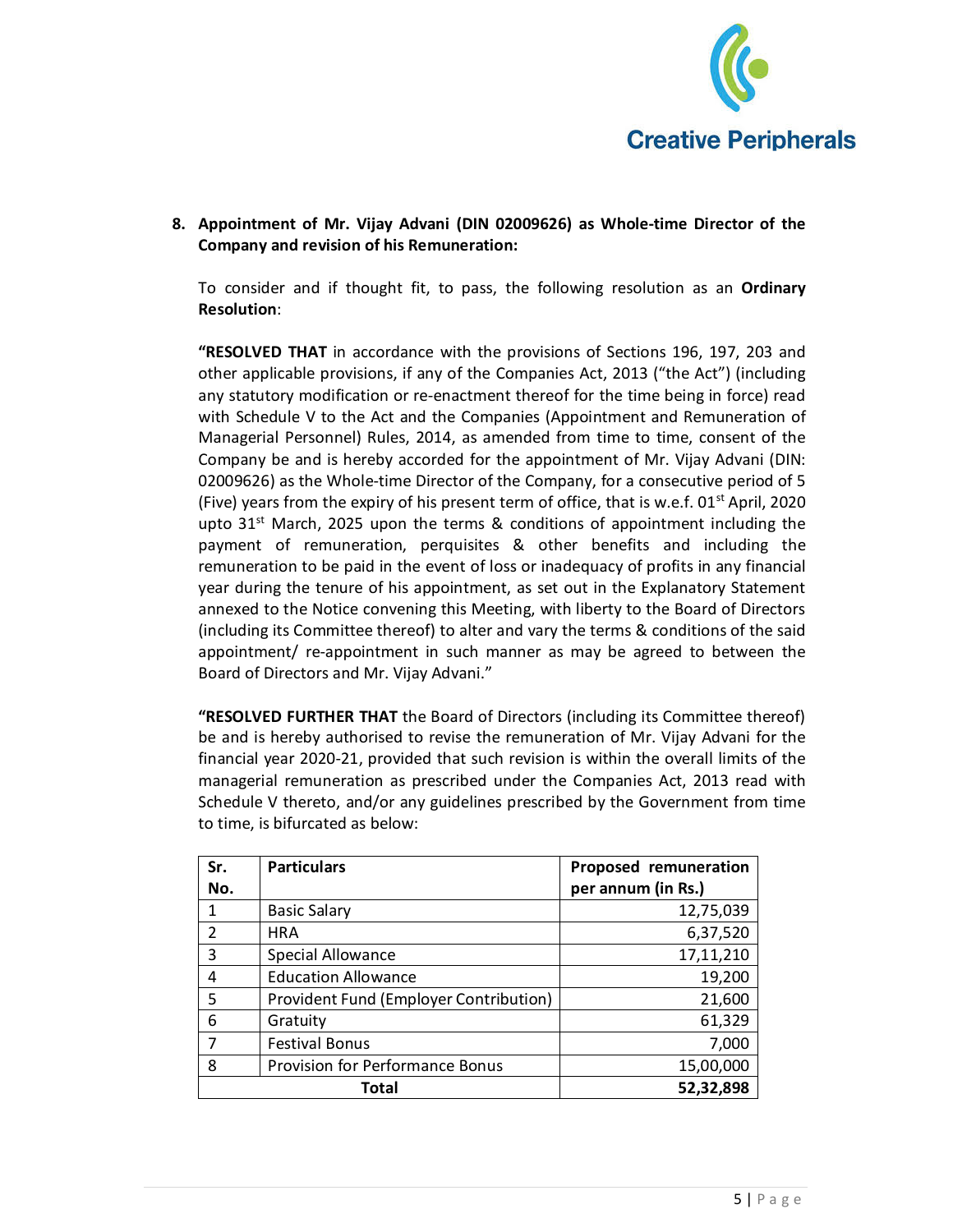

**RESOLVED FURTHER THAT** the Board of Directors of the Company be and is hereby authorized to do all such acts, deeds and things, to enter into such agreement(s), deed(s) of amendment(s) or any such document(s), as the Board may, in its absolute discretion, consider necessary, expedient or desirable including power to subdelegate, in order to give effect to this resolution or as otherwise considered by the Board to be in the best interest of the Company, as it may deem fit."

**By order of the Board of Directors Creative Peripherals and Distribution Limited** 

بحمحا

**Tejas Doshi Company Secretary & Compliance Officer** 

**Date: 03rd September, 2020 Place: Mumbai**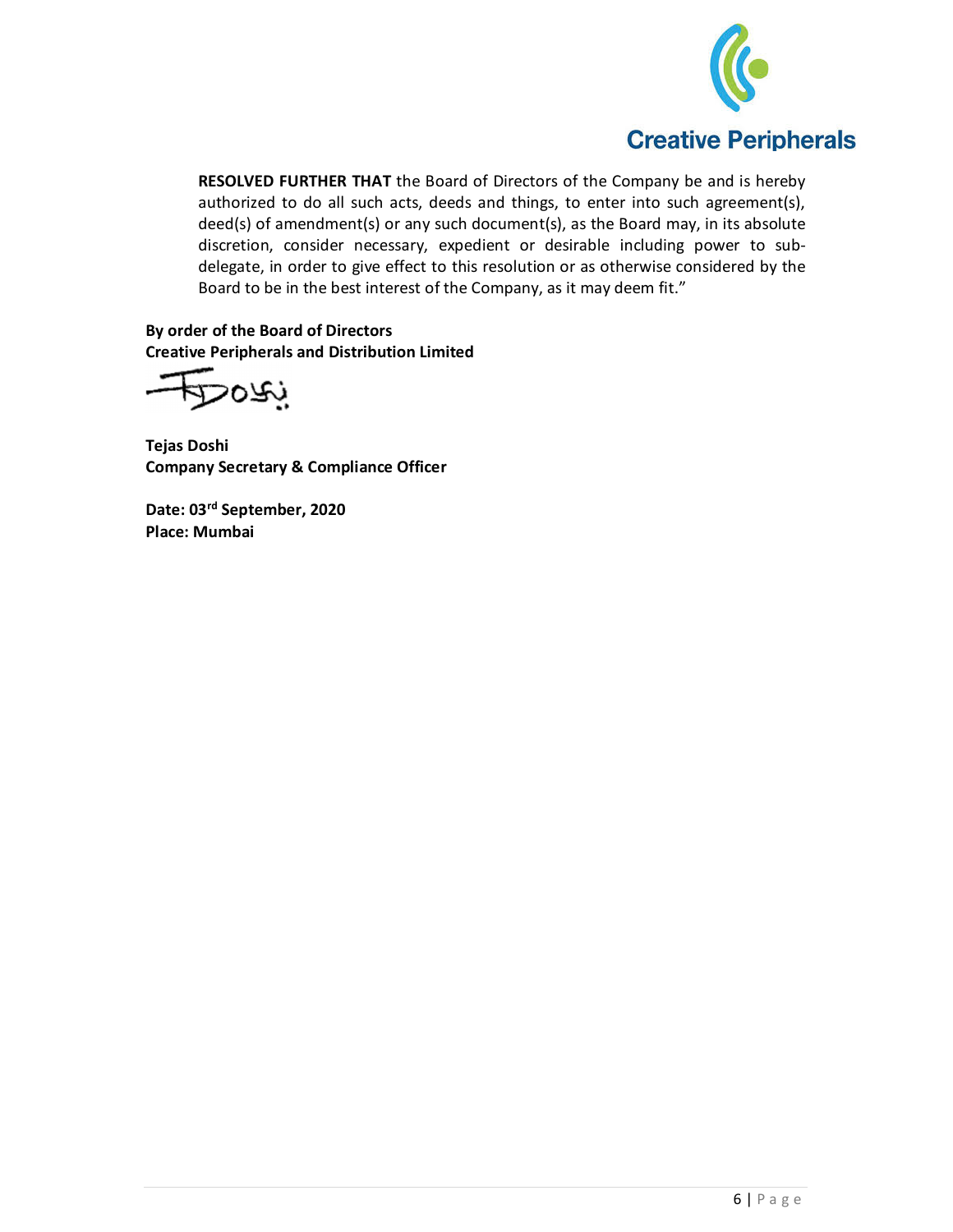

## **EXPLANATORY STATEMENT PURSUANT TO SECTION 102(1) OF THE COMPANIES ACT, 2013:**

#### **Item No. 4 –**

**Regularisation of Additional Director, Mr. Suresh Bhagavatula (DIN 07475476) by appointing him as an Independent Director of the Company** 

Mr. Mandar Joshi, ex-Independent Director has been resigned as on 10<sup>th</sup> October, 2019, and to fill his vacancy the Board of Directors have appointed Mr. Suresh Bhagavatula as an additional Independent Director on 10<sup>th</sup> October, 2019 for a tenure of 5 consecutive years w.e.f., 10<sup>th</sup> October, 2019, subject to approval of members in General Meeting. The Company has, in terms of Section 160(1) of the Act, received in writing a notice from a Member, proposing his candidature for the office of Director.

 A brief information of Mr. Suresh Bhagavatula, as required under Secretarial Standards – 2 and Regulation 36 of SEBI (LODR) Regulations, 2015 in respect of the aforesaid director is provided below:

| S. No. | <b>Particulars</b>                                  | <b>Details</b>                                              |
|--------|-----------------------------------------------------|-------------------------------------------------------------|
| 1)     | <b>Brief Resume</b>                                 | Suresh Bhagavatula is an Associate Professor of             |
|        |                                                     | Entrepreneurship at the Indian<br>Institute<br>of           |
|        |                                                     | Management Bangalore (IIMB). He is the Chairperson          |
|        |                                                     | of the Entrepreneurship area. He was the earlier            |
|        |                                                     | Chairperson<br>of<br>Raghavan<br><b>NS</b><br>Centre<br>for |
|        |                                                     | Entrepreneurial Learning (NSRCEL). It is one of the         |
|        |                                                     | earliest incubators in India having started 15 years        |
|        | ago. His research interests are in two over lapping |                                                             |
|        |                                                     | domains - entrepreneurship and social networks. In          |
|        |                                                     | entrepreneurship, he looks at both low and high             |
|        |                                                     | technology firms in India. Within the social network        |
|        |                                                     | domain he is interested in understanding the                |
|        |                                                     | influence of social capital on performance of               |
|        |                                                     | entrepreneurs and teams. His research work has been         |
|        |                                                     | published in top management journals of the world.          |
|        |                                                     | the<br>academic<br>was<br>director<br>of<br>He<br>many      |
|        |                                                     | entrepreneurial training programs at IIM Bangalore,         |
|        |                                                     | including Management Program for Entrepreneurs              |
|        |                                                     | and Family Businesses, Management Program for               |
|        |                                                     | Women Entrepreneurs, 10000 Women Program,                   |
|        |                                                     | Women Startup Program, etc. He was one of the co-           |
|        |                                                     | founders of the organisation HeadStart, which runs a        |
|        |                                                     | monthly event called Start up Saturday, which is now        |
|        |                                                     | spread across 12 cities in India.                           |
| 2)     | Date of Birth                                       | 11 <sup>th</sup> November, 1968                             |
| 3)     | Qualification                                       | PhD, Vrije Universiteit, Amsterdam, The Netherlands         |
|        |                                                     | MS, University of Flensburg, Germany                        |
|        |                                                     | BE, Shivaji University, Kolhapur, India                     |
| 4)     | Experience                                          | 32 years                                                    |
| 5)     | Nature of his expertise in specific functional      | Entrepreneurship, Social Networking, Strategy               |
|        | areas                                               | Management, Planning and developing,                        |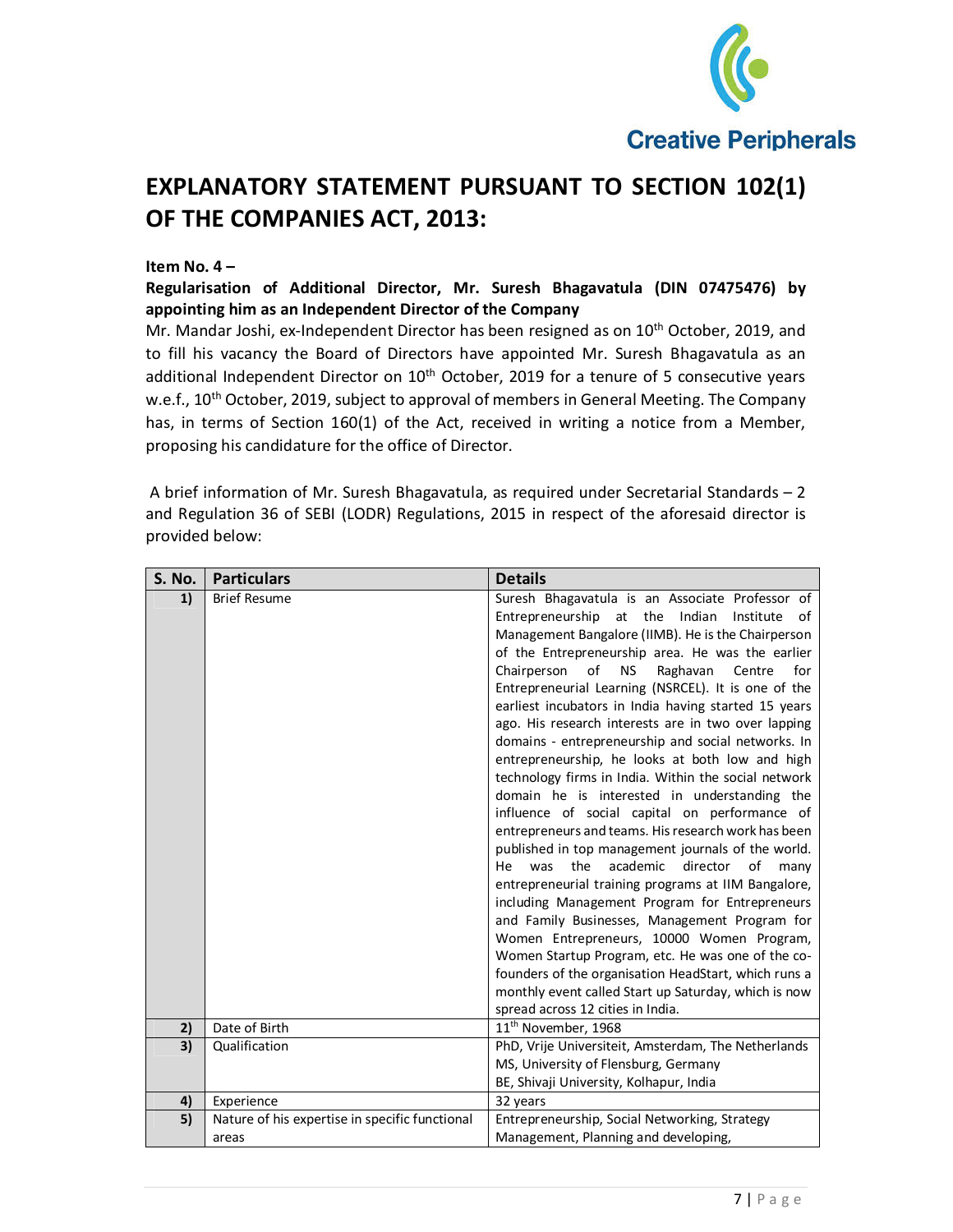

| 6)  | Date of first appointment on the Board      | 10 <sup>th</sup> October, 2019 as an Additional Independent |
|-----|---------------------------------------------|-------------------------------------------------------------|
|     |                                             | Director                                                    |
| 7)  | Shareholding in the company held either by  | 0(Nil)                                                      |
|     | them or on a beneficial basis for any other |                                                             |
|     | persons                                     |                                                             |
| 8)  | Relationship with other Directors, Manager  | N.A.                                                        |
|     | and other Key Managerial Personnel of the   | (No relationship with any other Director, Manager or        |
|     | company                                     | KMP of the Company)                                         |
| 9)  | The number of meetings of the Board         | One out of Three Board Meetings                             |
|     | attended during the year                    |                                                             |
| 10) | Other Directorships,                        | 1. IIMB Innovations                                         |
|     | Membership/Chairmanship of Committees       | (CIN - U73200KA2010NPL053371)                               |
|     | of other Boards                             |                                                             |

None of the Directors and Key Managerial Personnel of the Company, or their relatives, is interested in this Resolution.

The Board recommends this Resolution for your approval via Ordinary Resolution.

#### **Item No. 5 –**

#### **Regularisation of Additional Director, Mr. Kurian Chandy (DIN 00855226) by appointing him as an Independent Director of the Company**

Mr. Piyush Shah, ex-Independent Director has been resigned as on 25<sup>th</sup> December, 2019, and to fill his vacancy the Board of Directors have appointed Mr. Kurian Chandy as an additional Independent Director on 01<sup>st</sup> February, 2020 for a tenure of 5 consecutive years w.e.f., 01<sup>st</sup> February, 2020 subject to approval of members in General Meeting. The Company has, in terms of Section 160(1) of the Act, received in writing a notice from a Member, proposing his candidature for the office of Director.

A brief information of Mr. Kurian Chandy, as required under Secretarial Standards – 2 and Regulation 36 of SEBI (LODR) Regulations, 2015 in respect of the aforesaid director is provided below:

| <b>S. No.</b> | <b>Particulars</b>  | <b>Details</b>                                         |
|---------------|---------------------|--------------------------------------------------------|
| 1)            | <b>Brief Resume</b> | Mr. Kurian Chandy is a Chartered Accountant has        |
|               |                     | been a CFO with a listed Indian Company<br>with        |
|               |                     | extensive experience of over 30 years with the more    |
|               |                     | than 25 years in leadership position mainly involving  |
|               |                     | Strategic Planning, Setting up and monitoring systems  |
|               |                     | and processes, Financial Management, Corporate         |
|               |                     | Accounting with reputed organizations. With his        |
|               |                     | experience across leading hotel chains like The Leela, |
|               |                     | The Orchid and VITS, he knows that focusing and        |
|               |                     | creating of people is an important aspect of business. |
|               |                     | Here he balanced both costs and benefits, to attract   |
|               |                     | and retain the right talent, to enable growth during a |
|               |                     | time when the industry was at its toughest phase. His  |
|               |                     | practical hands on approach, with pragmatic decision   |
|               |                     | making have been his trademark style both working      |
|               |                     | for companies and now working on companies. He is      |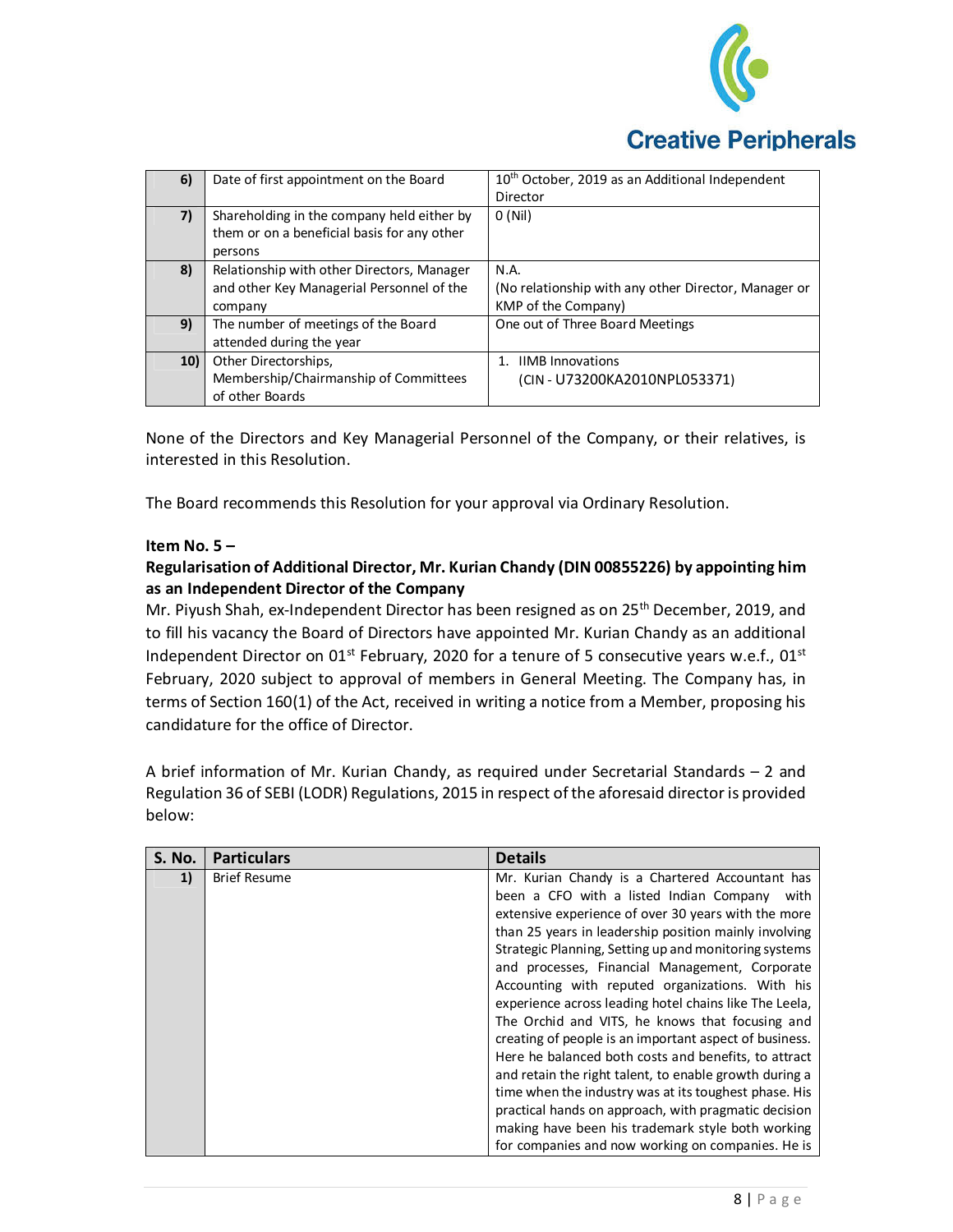

|     |                                                | a keen communicator with exposure in setting up and          |  |
|-----|------------------------------------------------|--------------------------------------------------------------|--|
|     |                                                | working in an ERP (SAP, JDE) environment.                    |  |
|     |                                                |                                                              |  |
| 2)  | Date of Birth                                  | 04 <sup>th</sup> April, 1965                                 |  |
| 3)  | Qualification                                  | <b>Chartered Accountant</b>                                  |  |
| 4)  | Experience                                     | 30 years                                                     |  |
| 5)  | Nature of his expertise in specific functional | Strategic Planning, Setting up and monitoring                |  |
|     | areas                                          | systems and processes, Financial Management,                 |  |
|     |                                                | <b>Corporate Accounting</b>                                  |  |
| 6)  | Date of first appointment on the Board         | 01 <sup>st</sup> February, 2020 as an Additional Independent |  |
|     |                                                | Director                                                     |  |
| 7)  | Shareholding in the company held either by     | O(Nil)                                                       |  |
|     | them or on a beneficial basis for any other    |                                                              |  |
|     | persons                                        |                                                              |  |
| 8)  | Relationship with other Directors, Manager     | N.A.                                                         |  |
|     | and other Key Managerial Personnel of the      | (No relationship with any other Director, Manager or         |  |
|     | company                                        | KMP of the Company)                                          |  |
| 9)  | The number of meetings of the Board            | One out of One Board Meetings                                |  |
|     | attended during the year                       |                                                              |  |
| 10) | Other Directorships,                           | Vidli Restaurants Limited<br>$1_{-}$                         |  |
|     | Membership/Chairmanship of Committees          | (CIN - L55101MH2007PLC173446)                                |  |
|     | of other Boards                                |                                                              |  |
|     |                                                | VITS Hotels Worldwide Private Limited<br>2.                  |  |
|     |                                                | (CIN - U55101MH2010PTC200800)                                |  |
|     |                                                |                                                              |  |
|     |                                                | 3.<br>Highlife Hotels Private Limited                        |  |
|     |                                                | (CIN-U74999MH2018PTC311407)                                  |  |
|     |                                                |                                                              |  |
|     |                                                | SALES MAGIC ADVISORS LLP<br>4.                               |  |
|     |                                                | (LLPIN - AAC-3635)                                           |  |
|     |                                                |                                                              |  |
|     |                                                |                                                              |  |

None of the Directors and Key Managerial Personnel of the Company, or their relatives, is interested in this Resolution.

The Board recommends this Resolution for your approval via Ordinary Resolution.

#### **Item No. 6 –**

#### **Revision of Remuneration of Mr. Ketan Patel (DIN 00127633), Chairman and Managing Director of the Company:**

Mr Ketan C Patel founded Creative Peripherals with his wife Ms Purvi Patel in the year 1992. His expertise lies in business development, business strategy, product marketing, business planning, key account management, team management, sales management, entrepreneurship, strategic planning, channel expertise and competitive analysis.

Mr Ketan Patel has an engineering degree. He is a MBA graduate from IIM Bangalore. He is a veteran entrepreneur who is always open to ideas and constantly looking forward to evolve the company and the people in it.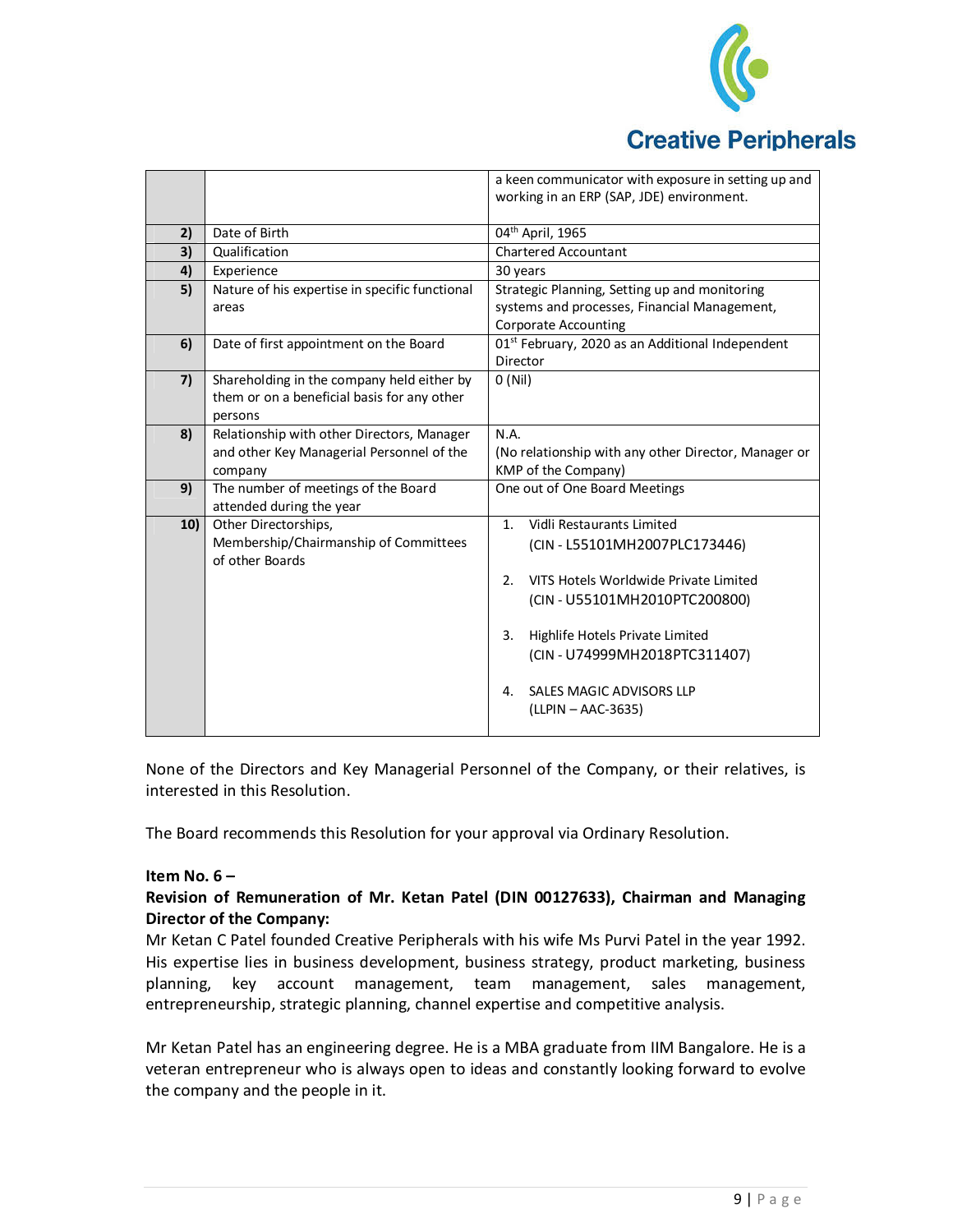

With over 28 years of industry experience, Mr. Ketan Patel is Company's principal entrepreneurial force and strategic visionary. Today Creative Peripherals is a Value Added Distribution firm and entry specialist for all new brands, having its presence in PAN India and representing 25 global brands. Mr. Ketan Patel is a pioneer in the electronics and IT distribution industry. With innovative and forward thinking, he conceptualized many industry initiatives and practices. Over the years, he has developed critical and longstanding relationships with many of the industry's IT, Imaging, Lifestyle and Telecom brands.

A statement containing required information as per section II of Part II of Schedule V of the Companies Act, 2013 is attached as *Annexure I*.

No person, as specified under Section 102(1) (a) of the Act, other than Mr. Ketan Patel and Mrs. Purvi Patel is in any way concerned or interested in this Resolution proposed to be passed.

Further, Mr. Ketan Patel is Not a member of Nomination and Remuneration Committee.

Thus, The Board recommends the Ordinary resolution(s) set forth at item no. 3 & 6 of the Notice for the approval of the members.

#### **Item No. 7 –**

#### **Revision of Remuneration of Mrs. Purvi Patel (DIN: 02663240), Whole-time Director of the Company:**

Ms. Purvi Patel is the co-founder of Creative Peripherals and Distribution Ltd., along with her husband Mr. Ketan Patel and has been associated and well versed with Company and its client since over 28 years.

She also has various certificates in software programming and holds Diploma in Pharmacy.

She looks after overseeing the working capital and she is heading the HR / Administration, Logistics. She also looks after the product design and conception, Process set up & Public Relation activities. She has been the backbone and an integral part of the Company.

A statement containing required information as per section II of Part II of Schedule V of the Companies Act, 2013 is attached as *Annexure I*.

No person, as specified under Section 102 (1) (a) of the Act, other than Mrs. Purvi Patel and Mr. Ketan Patel is in any way concerned or interested in this Resolution proposed to be passed.

Further, Mrs. Purvi Patel is Not a member of Nomination and Remuneration Committee.

Thus, The Board recommends the ordinary resolution(s) set forth at item no. 7 of the Notice for the approval of the members.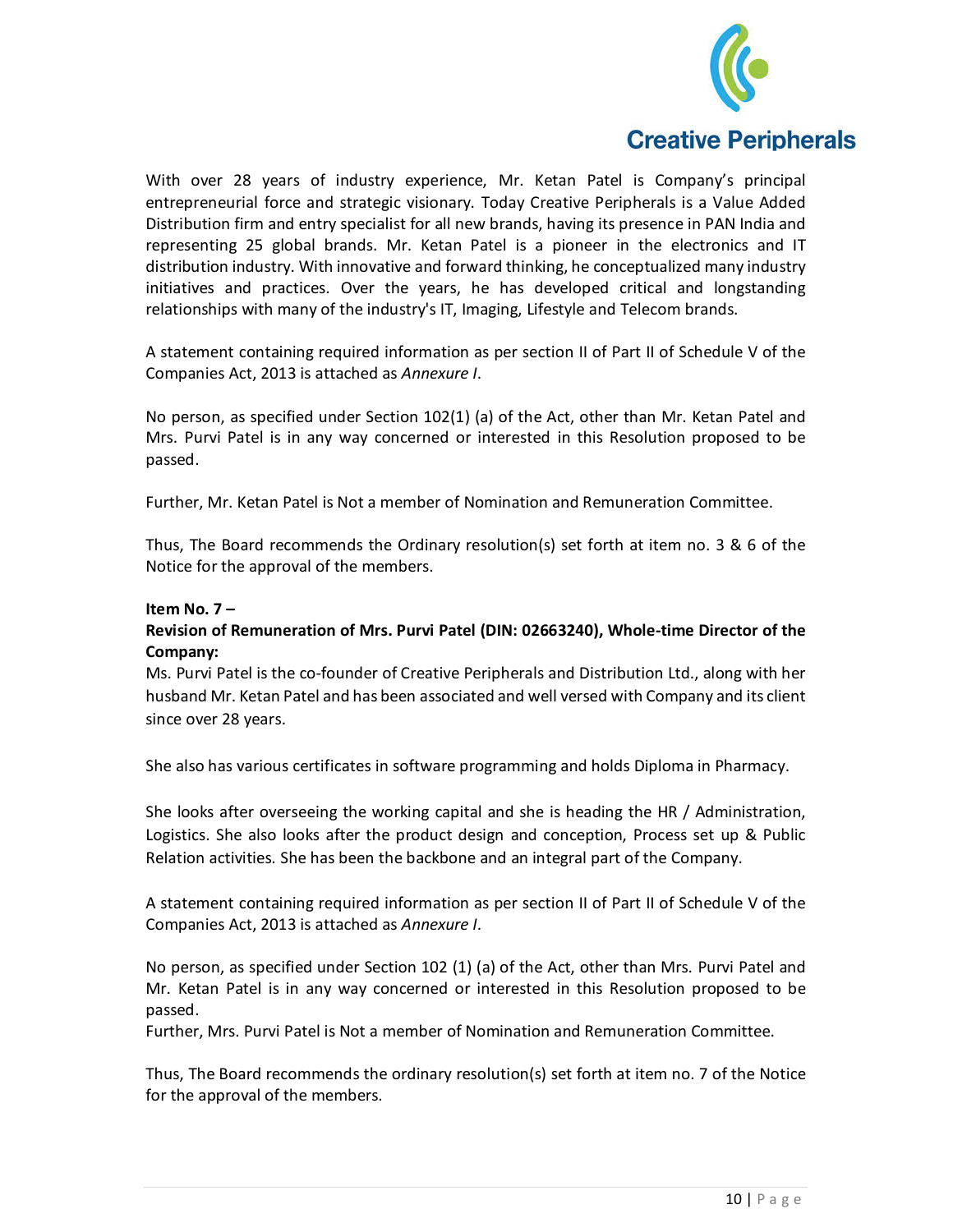

#### **Item No. 8 –**

**Appointment of Mr. Vijay Advani (DIN 02009626) as Whole-time Director of the Company and revision of his Remuneration:** 

Mr. Vijay Advani is associated with Creative Peripherals & Distribution Limited since 2006. Prior to joining Creative peripherals, he has associated with General Electronics and he has a total experience of over 35 Years. He takes care of the entire sales division.

Mr. Vijay Advani is a Commerce Graduate. He has been instrumental as Sales Director of Creative Peripherals from last 14 Years. He was able to drive various IT brands, which were new entrants in Indian market, to a great success. Under his supervision many brands have been successful in India having started with no presence in India. His expertise lies in business planning & execution and key account management. His focus and determination still remains unmatched.

A statement containing required information as per Regulation 36 of SEBI Listing Regulations and Section II of Part II of Schedule V of the Companies Act, 2013 is attached as *Annexure I*.

No person, as specified under Section 102 (1) (a) of the Act, other than Mr Vijay Advani, is in any way concerned or interested in this Resolution proposed to be passed.

Thus, The Board recommends the ordinary resolution(s) set forth at item no. 8 of the Notice for the approval of the members.

**By order of the Board of Directors Creative Peripherals and Distribution Limited** 

**Tejas Doshi Company Secretary & Compliance Officer** 

**Date: 03rd September, 2020 Place: Mumbai**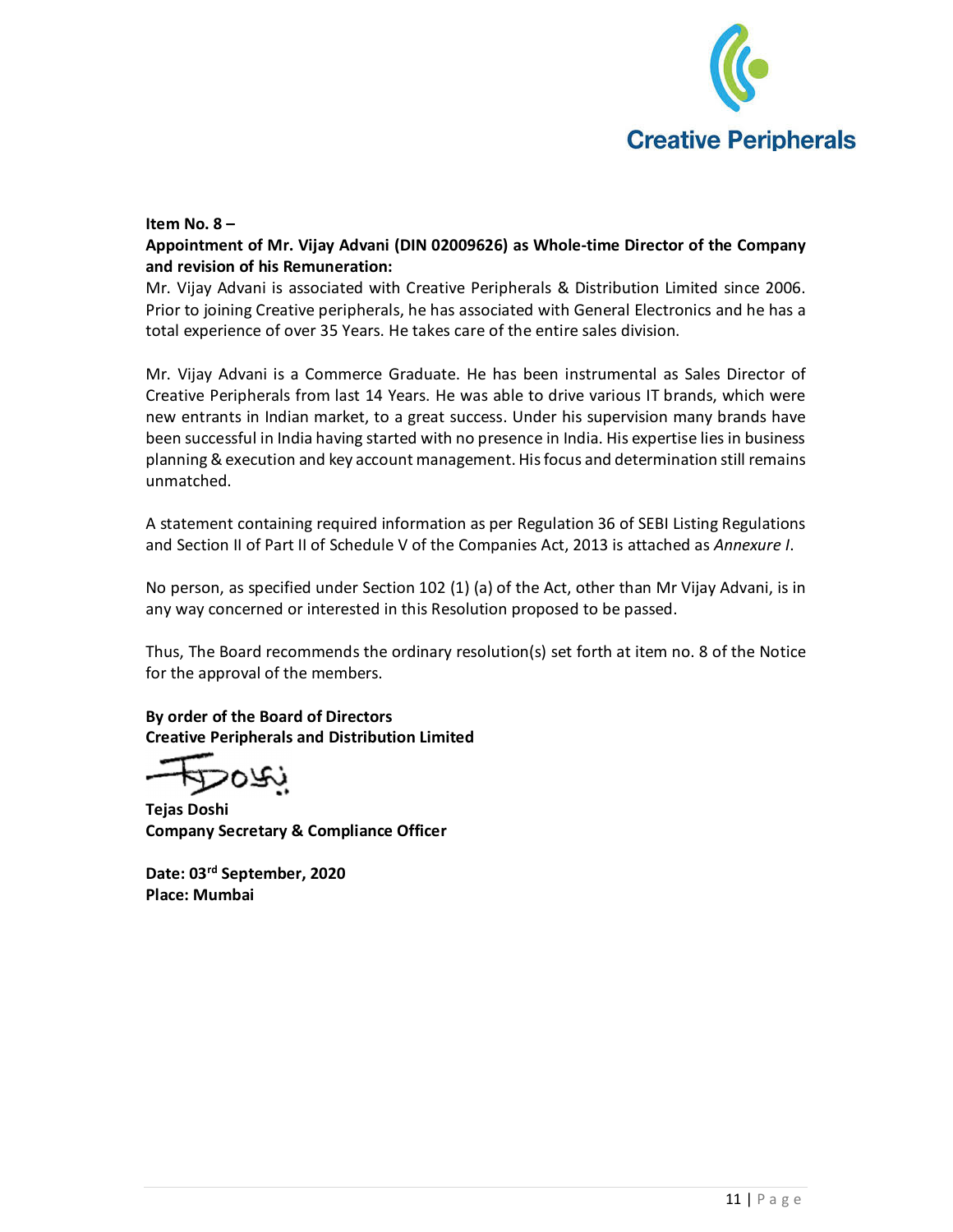

#### **Annexure I**

## **A statement containing required information as per section II of Part II of Schedule V of the Companies Act, 2013**

| <b>General Information:</b>                                 |                                                                                                                                                                                                                                                                                                                                                                                                                                                                                                                                                                                                                                                                                                                                                                                                                                                                                                                                      |                                                                                                                                                                                                                                                                                                                                                                                    |                                                                                                                                                                                                                                                                                                                                                                                                                                                        |
|-------------------------------------------------------------|--------------------------------------------------------------------------------------------------------------------------------------------------------------------------------------------------------------------------------------------------------------------------------------------------------------------------------------------------------------------------------------------------------------------------------------------------------------------------------------------------------------------------------------------------------------------------------------------------------------------------------------------------------------------------------------------------------------------------------------------------------------------------------------------------------------------------------------------------------------------------------------------------------------------------------------|------------------------------------------------------------------------------------------------------------------------------------------------------------------------------------------------------------------------------------------------------------------------------------------------------------------------------------------------------------------------------------|--------------------------------------------------------------------------------------------------------------------------------------------------------------------------------------------------------------------------------------------------------------------------------------------------------------------------------------------------------------------------------------------------------------------------------------------------------|
| i. Nature of Industry                                       | Pan India Distributor of I.T., Imaging, Lifestyle and Security                                                                                                                                                                                                                                                                                                                                                                                                                                                                                                                                                                                                                                                                                                                                                                                                                                                                       |                                                                                                                                                                                                                                                                                                                                                                                    |                                                                                                                                                                                                                                                                                                                                                                                                                                                        |
|                                                             | of world renowed brand products.                                                                                                                                                                                                                                                                                                                                                                                                                                                                                                                                                                                                                                                                                                                                                                                                                                                                                                     |                                                                                                                                                                                                                                                                                                                                                                                    |                                                                                                                                                                                                                                                                                                                                                                                                                                                        |
| ii. Date of commencement of<br>Commercial production:       | This clause is not applicable as the Company is currently<br>having distribution segment only. The date of<br>incorporation is 22/09/2004.                                                                                                                                                                                                                                                                                                                                                                                                                                                                                                                                                                                                                                                                                                                                                                                           |                                                                                                                                                                                                                                                                                                                                                                                    |                                                                                                                                                                                                                                                                                                                                                                                                                                                        |
| iii. Financial<br>performance<br>based on given indicators: | The Company's annual turnover for FY 2019-20 stood at Rs.<br>459.06 crores. As compared with FY 2014-15, it's CAGR on<br>revenue is 20.0%. Profit after tax is Rs. 7.78 crores and its<br>CAGR as compared from FY 2014-15 is 59% which shows a<br>robust growth of the Company. As compared to previous<br>year, the growth rate of revenue is 23.83% and Profit after<br>tax is 32.97% which clearly shows a significant growth of<br>Company as compared to last year. Return on capital<br>employed for the financial year 2019-20 is 19.31% vs.<br>18.82% for the previous year 2018-19 and Return on Equity<br>for the financial year 2019-20 is 18.81% vs. 17.55% for the<br>previous year 2018-19. Debt-equity ratio for FY 2019-20<br>stood at 0.76 which clearly classifies the Company as low-<br>leverage Company which is the clear indicator of long-term<br>stability of the Company. The other major ratios are also |                                                                                                                                                                                                                                                                                                                                                                                    |                                                                                                                                                                                                                                                                                                                                                                                                                                                        |
| Information about the                                       | Mr. Ketan Patel                                                                                                                                                                                                                                                                                                                                                                                                                                                                                                                                                                                                                                                                                                                                                                                                                                                                                                                      | incorporated in the report for reference purpose.<br><b>Ms. Purvi Patel</b>                                                                                                                                                                                                                                                                                                        | Mr. Vijay Advani                                                                                                                                                                                                                                                                                                                                                                                                                                       |
| appointee:                                                  |                                                                                                                                                                                                                                                                                                                                                                                                                                                                                                                                                                                                                                                                                                                                                                                                                                                                                                                                      |                                                                                                                                                                                                                                                                                                                                                                                    |                                                                                                                                                                                                                                                                                                                                                                                                                                                        |
| <b>Background details:</b><br>i.                            | Mr. Ketan Patel is the<br>Promoter and<br>Managing Director of<br>our Company. He has<br>been the Director of<br>the Company since<br>incorporation and is<br>also one of the<br>subscribers of MOA<br>of our Company. He<br>holds a diploma in<br>Computer<br>Technology from<br>Board of Technical<br>Examinations,<br>Maharashtra State,<br>degree in<br>Management<br>Programme for<br>Entrepreneurs and<br><b>Family Businesses</b>                                                                                                                                                                                                                                                                                                                                                                                                                                                                                             | Mrs. Purvi Patel is the<br>Whole Time Director<br>of our Company. She<br>has been designated<br>as Whole Time<br>Director of our<br>Company with effect<br>from February 28,<br>2017. She holds<br>Diploma in Pharmacy.<br>She also has various<br>certificates in<br>software<br>programming,<br>including DTP. She is<br>the backbone and an<br>integral part of the<br>Company. | Mr. Vijay Advani is<br>the Whole-time<br>Director of our<br>Company. He has<br>been designated as<br>Whole Time Director<br>of our Company with<br>effect from February<br>28, 2017. He holds a<br>degree in Bachelor of<br>Commerce from<br>University of<br>Bombay. Under his<br>supervision many<br>brands have been<br>prosperous<br>previously which had<br>no presence in India.<br>He was able to drive<br>various IT brands,<br>which were new |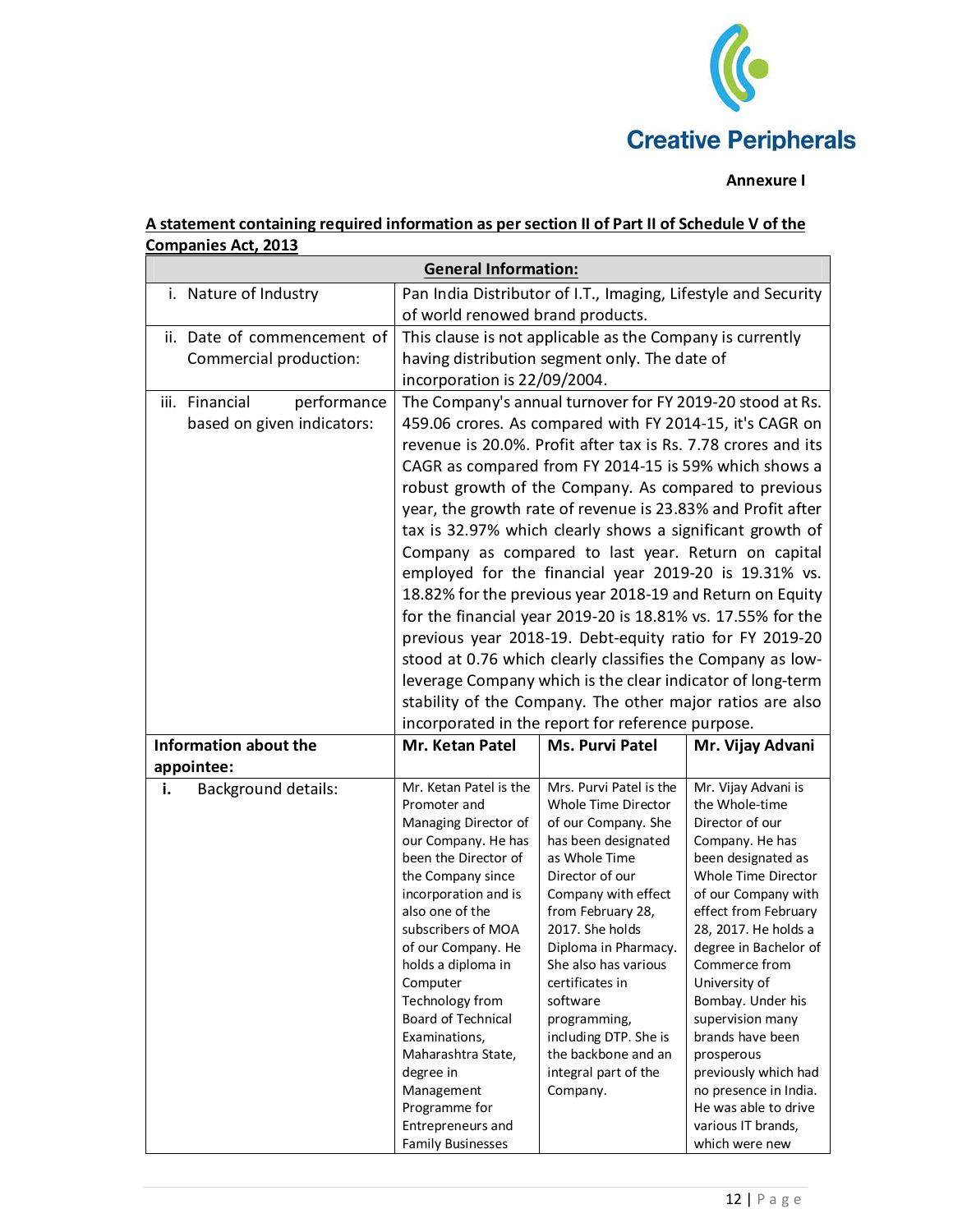

## **Creative Peripherals**

|       |                                                                                                         | from Indian Institute<br>of Management,<br>Bangalore. He has an                                                     |                                                                                                           | entrants in Indian<br>market, to a great<br>success. He has an                                            |
|-------|---------------------------------------------------------------------------------------------------------|---------------------------------------------------------------------------------------------------------------------|-----------------------------------------------------------------------------------------------------------|-----------------------------------------------------------------------------------------------------------|
|       |                                                                                                         | experience of about<br>more than 18 years<br>in Value Added<br>Distribution industry.                               |                                                                                                           | experience of about<br>more than 10 years<br>in Value Added<br>Distributors Industry.                     |
| ii.   | Date of Birth                                                                                           | 01st August, 1970                                                                                                   | 19th January, 1971                                                                                        | 24th January, 1964                                                                                        |
| iii.  | <b>Education Qualification</b>                                                                          | Diploma in Computer                                                                                                 | Diploma in Pharmacy                                                                                       | Commerce Graduate                                                                                         |
|       |                                                                                                         | Technology                                                                                                          |                                                                                                           |                                                                                                           |
| iv.   | Past remuneration for FY<br>2019-20:                                                                    | Rs. 58,33,496 p.a.                                                                                                  | Rs. 31,77,700 p.a.                                                                                        | Rs. 41,43,544 p.a.                                                                                        |
| v.    | Job profile and suitability<br>/ Nature of Expertise:                                                   | management<br>Entire<br>and affairs of the<br>Company                                                               | Administration,<br>Marketing<br>and<br>Human<br>Resource<br>Management                                    | <b>Business</b><br>Planning,<br>expansion<br>and<br>execution<br>and<br>key<br>account<br>management      |
| vi.   | Proposed remuneration<br>for FY 2020-21:                                                                | Rs. 68,16,846 p.a.                                                                                                  | Rs. 38,95,475 p.a.                                                                                        | Rs. 52,32,898 p.a.                                                                                        |
| vii.  | Pecuniary relationship<br>directly/indirectly with<br>the Company or<br>managerial personnel if<br>any: | No pecuniary<br>relationship<br>directly/indirectly<br>with the Company or<br>any managerial<br>personnel           | No pecuniary<br>relationship<br>directly/indirectly<br>with the Company or<br>any managerial<br>personnel | No pecuniary<br>relationship<br>directly/indirectly<br>with the Company or<br>any managerial<br>personnel |
| viii. | Disclosure of relationships<br>between directors inter-<br>se                                           | Husband of Mr. Purvi<br>Patel - Whole-time<br>Director of Company                                                   | Wife of Mr. Ketan<br>Patel - Chairman and<br>Managing Director of<br>Company                              | No relationship                                                                                           |
| ix.   | The number of meeting of<br>Board attended during<br>the year                                           | Nine out of Ten Board<br>Meetings<br>90% Attendance                                                                 | Nine out of Ten Board<br><b>Meetings</b><br>90% Attendance                                                | Ten out of Ten Board<br>Meetings<br>100% Attendance                                                       |
| x.    | Shareholding in the<br>Company                                                                          | 79,39,520 Equity<br>Shares                                                                                          | 59,200 Equity Shares                                                                                      | 400 Equity Shares                                                                                         |
| xi.   | <b>Other Directorships</b>                                                                              | 1. Secure Connection<br>Private Limited                                                                             | 1. Shilpa Global<br>Private Limited                                                                       | 1. Click Retail Private<br>Limited                                                                        |
|       |                                                                                                         | 2. Rinavaa<br><b>Technologies Private</b><br>Limited                                                                | 2. Click Retail Private<br>Limited                                                                        | 2. Rinavaa<br><b>Technologies Private</b><br>Limited                                                      |
|       |                                                                                                         | 3. Shilpa Global<br>Private Limited                                                                                 |                                                                                                           |                                                                                                           |
|       |                                                                                                         | 4. Creative<br>Peripherals and<br>Distribution Limited<br>(Hong Kong<br>Subsidiary Company)<br>5. Secure Connection |                                                                                                           |                                                                                                           |
|       |                                                                                                         | Limited (Hong Kong<br>Subsidiary Company)                                                                           |                                                                                                           |                                                                                                           |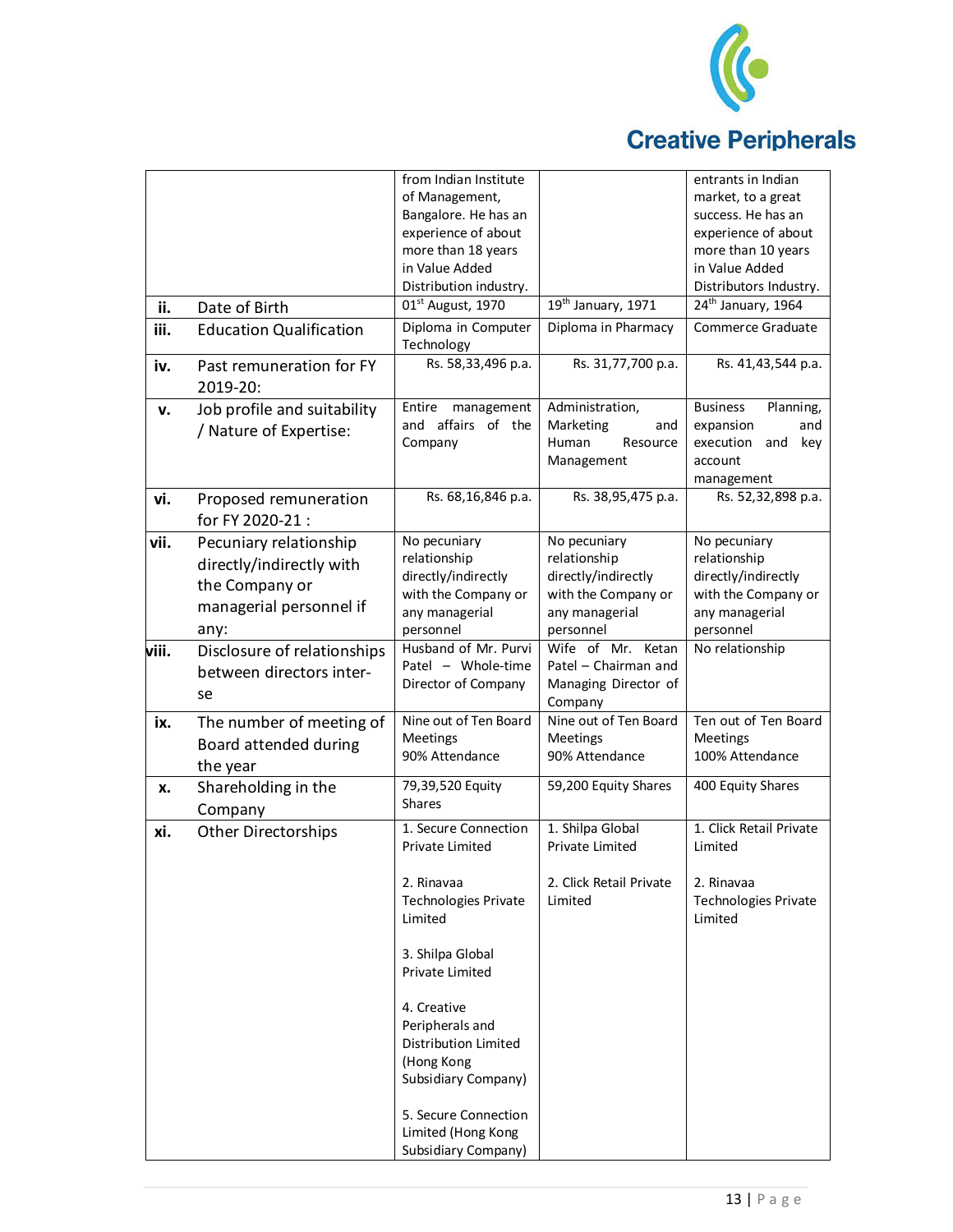

|      |                                                                          | <b>Other Information:</b>                                                                                                                                                                                                                                                                                             |
|------|--------------------------------------------------------------------------|-----------------------------------------------------------------------------------------------------------------------------------------------------------------------------------------------------------------------------------------------------------------------------------------------------------------------|
| i.   | Reasons of loss or                                                       | The Company does not have any loss or inadequate profit                                                                                                                                                                                                                                                               |
|      | inadequate profits:                                                      | during the FY 2019-20.                                                                                                                                                                                                                                                                                                |
| ii.  | Steps taken or proposed<br>to be taken for                               | N.A.                                                                                                                                                                                                                                                                                                                  |
|      | improvement:                                                             |                                                                                                                                                                                                                                                                                                                       |
| iii. | Expected increase in<br>productivity and profits in<br>measurable terms: | The Company is having consistent meeting with other<br>major international brands to be partner with us for long<br>run & there is probability that Company will succeed to<br>get the distribution rights with the others brands too in<br>forthcoming financial year to boost revenue and profit of<br>the Company. |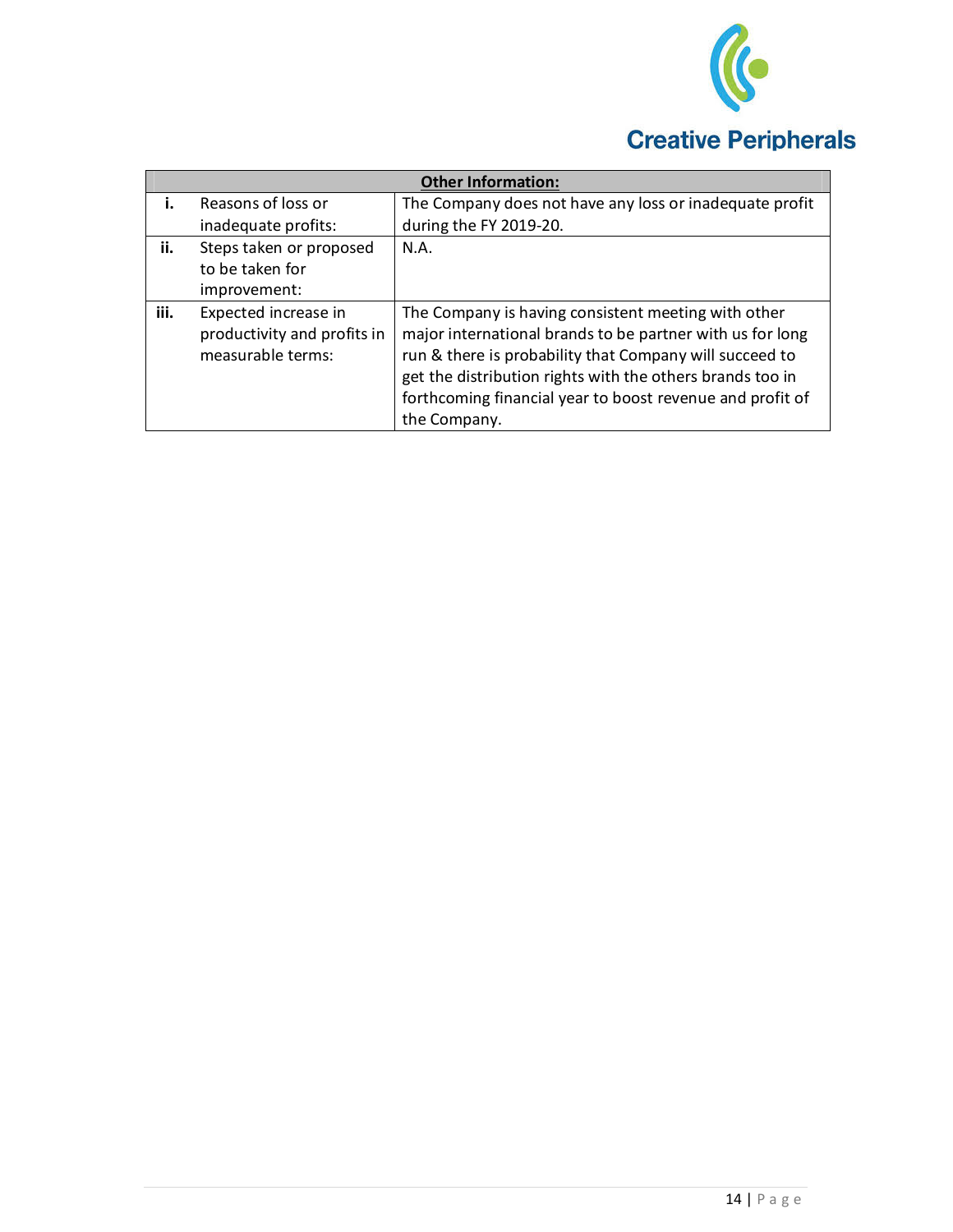

### **Notes:**

- 1. In view of the continuing Covid-19 pandemic, the Ministry of Corporate Affairs ("MCA") has vide its circular dated May 5, 2020 read with circulars dated April 8, 2020 and April 13, 2020 (collectively referred to as "MCA Circulars") permitted the holding of the Annual General Meeting ("AGM") through VC / OAVM, without the physical presence of the Members at a common venue. In compliance with the provisions of the Companies Act, 2013 ("Act"), SEBI (Listing Obligations and Disclosure Requirements) Regulations, 2015 ("SEBI Listing Regulations") and MCA Circulars, the AGM of the Company is being held through VC / OAVM. The deemed venue for the 16st AGM shall be the Registered Office of the Company.
- 2. As this AGM is being held pursuant to the MCA Circulars through VC / OAVM, physical attendance of Members has been dispensed with. Accordingly, the facility for appointment of proxies by the Members will not be available for the AGM and hence the Proxy Form and Attendance Slip are not annexed to this Notice.
- 3. Institutional / Corporate Shareholders (i.e., other than individuals, HUF, NRI, etc.) are required to send a scanned copy (PDF/JPG Format) of its Board or governing body Resolution/Authority letter etc., authorising its representative(s) to attend the AGM through VC / OAVM on its behalf and to vote through remote e-voting and e-voting at AGM. The said Resolution/Authority letter shall be sent to the Scrutiniser by email through its registered email address to cs.smishra@gmail.com with a copy marked to helpdesk.evoting@cdslindia.com.
- 4. The Notice of AGM is being sent to those members/beneficial owners whose name appear in the register of members/list of beneficiaries received from the depositories as on Friday, August 28, 2020.
- 5. In compliance with the aforesaid MCA Circulars and SEBI Circular dated May 12, 2020, Notice of the AGM along with the Annual Report 2019-20 is being sent only through electronic mode to those Members whose email addresses are registered with with the Company/ Depository Participant (DP)/Company's Registrar and Transfer Agent (RTA). Members may note that the Notice and Annual Report 2019-20 will also be available on the Company's website at www.ecreativeindia.com websites of the National Stock Exchange of India Limited at www.nseindia.com respectively, and on the website of CDSL at https://www.evotingindia.com and also at the website of our RTA at www.bigshareonline.com.
- 6. The statement pursuant to Section 102(1) of the Companies Act, 2013 with respect to the special business set out in the Notice is annexed herewith.
- 7. The dividend on Equity Shares, if declared at the Meeting, will be paid subject to deduction of tax at source within 30 days from the date of declaration to those members whose names appear in the Register of Members and those beneficiaries, whose names are furnished by the National Securities Depository Limited (NSDL) and Central Depository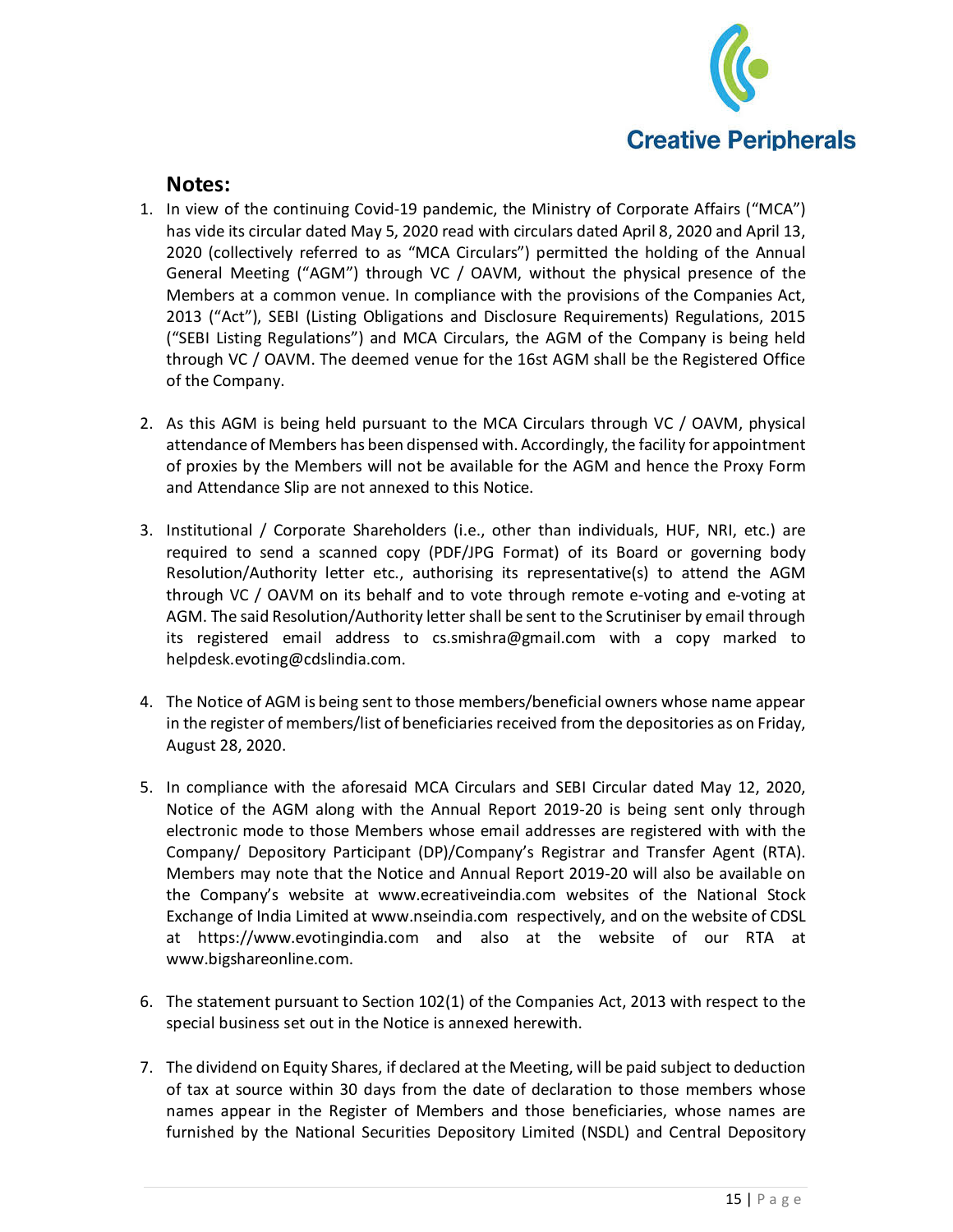

Services (India) Limited (CDSL) as beneficial owners on the Record Date i.e., 26th September, 2020.

- 8. Listing Regulations, has mandated that for making dividend payments, companies whose securities are listed on the stock exchanges shall use electronic clearing services (local, regional or national), direct credit, real time gross settlement, national electronic funds transfer etc. The companies and the registrar and share transfer agents are required to seek relevant bank details of shareholders from depositories/ investors for making payment of dividends in electronic mode. It is also mandatory to print the bank details on the physical instrument if the payment is made in physical mode. Accordingly, shareholders are requested to provide or update (as the case may be) their bank details with the respective depository participant for the shares held in dematerialised form and with the registrar and share transfer agent in respect of shares held in physical form. For further details about registration process, please contact your depository/ R&TA of the Company.
- 9. All dividends remaining unclaimed and unpaid for a period of seven years from the date it is lying in the unpaid dividend account, are required to be transferred to the Investor Education and Protection Fund (IEPF) of the Central Government. Accordingly, till date the Company has transferred to IEPF the unclaimed and unpaid amount pertaining to dividends declared.. Members may please note that no claim shall lie against the Company in respect of dividend which remain unclaimed and unpaid for a period of seven years from the date it is lying in the unpaid dividend account and no payment shall be made in respect of such claims.
- 10. Also, in terms of Section 124(6) of the Act, read with Rule 6 of the Investor Education and Protection Fund Authority (Accounting, Audit, Transfer and Refund) Rules, 2016, (as amended from time to time) shares on which dividend has not been paid or claimed by a shareholder for a period of seven consecutive years or more are required to be credited to the Demat Account of Investor Education and Protection Fund Authority (IEPFA) within a period of thirty days of such shares becoming due to be so transferred. Accordingly, equity shares which were/ are due to be so transferred, shall be transferred by the Company to the Demat Account of IEPFA. Upon transfer of such shares, all benefits (like bonus, etc.), if any, accruing on such shares shall also be credited to the Demat Account of IEPFA and the voting rights on such shares shall remain frozen till the rightful owner claims the shares. Shares which are transferred to the Demat Account of IEPFA can be claimed back by the shareholder from IEPFA by following the procedure prescribed under the aforesaid rules. Details of shares transferred to the Demat Account of IEPFA have been uploaded by the Company on its website at www.svendgaard.com. Shareholders may kindly check the same and claim back their shares. Therefore, it is in the interest of shareholders to regularly claim the dividends declared by the Company.
- 11. The Securities and Exchange Board of India (SEBI) has mandated the submission of Permanent Account Number (PAN) by every participant in securities market. Members holding shares in electronic form are, therefore, requested to submit their PAN to their DPs with whom they are maintaining their demat accounts. Members holding shares in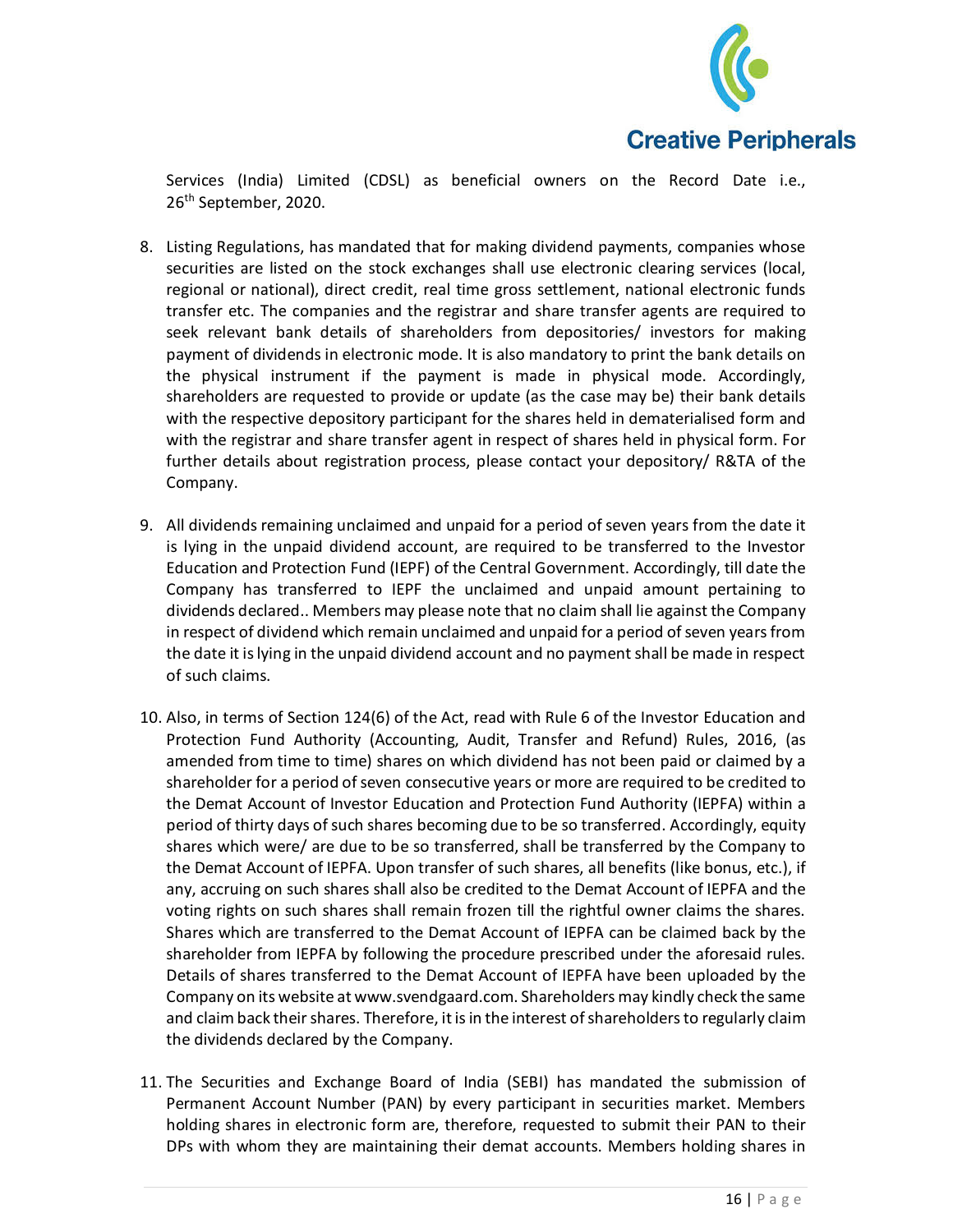

physical form can submit their PAN details to the Company's RTA. You are also requested to update your Bank details by writing to the Company's RTA.

- 12. SEBI Notification No. SEBI/LAD-NRO/GN/2018/24 dated June 08, 2018 and further amendment vide Notification No. SEBI/LAD-NRO/GN/2018/49 dated November 30, 2018 requests for effecting transfer of securities (except in case of transmission or transposition of securities) shall not be processed from April 01, 2019 unless the securities are held in dematerialized form with the depositories. Therefore, shareholders are requested to take action to dematerialize the equity shares of the Company.
- 13. Members are requested to send in their queries at least a week in advance to the Chief Financial Officer & Company Secretary at the Registered Office of the Company to facilitate clarifications during the meeting.
- 14. Pursuant to the provisions of Section 108 and all other applicable provisions of the Act read with the Companies(Management and Administration) Rules, 2014, as amended and Regulation 44 of the Securities and Exchange Board of India (Listing Obligations and Disclosure Requirements) Regulations, 2015 ("Listing Regulations"), the Company is pleased to provide e-voting facility to all its members, to enable them to cast their votes electronically and has engaged the services of Central Depository Services (India) Limited, (CDSL) as the agency to provide e-voting facility. Instructions for the process to be followed for e-voting are annexed with this Annual Report.
- 15. During the voting period, members can login to CDSL's-voting platform any number of times till they have voted on all the resolutions. Once the vote on a resolutions cast by a member, whether partially or otherwise, the member shall not be allowed to change it subsequently or cast the vote again.
- 16. Members can opt for only one mode of voting, that is, either by physical Ballot voting at AGM or e-voting. In case members cast their votes through both the modes, voting done by e-voting shall prevail and votes cast through physical Ballot will be treated as "INVALID".
- **17. The e-voting period commences on Saturday, September 26, 2020 at 9:00 a.m. (IST) and ends on Monday, September 28, 2019 at 5:00 p.m. (IST). During this period, members of the Company, holding shares either in physical or dematerialised form, as on the cut-off date, that is, Tuesday, September 22, 2020, may cast their vote electronically.**
- **18. Members attending the AGM through VC shall be counted for the purpose of reckoning the quorum under Section 103 of the Act.**
- 19. Members who have not registered their e-mail addresses are requested to register the same with the Company's Registrars and Transfer Agents / Depository Participant(s) for sending future communication(s) in electronic form.
- 20. A member need not use all his / her / its votes nor does he / she / it need to cast all his / her / its votes in the same way.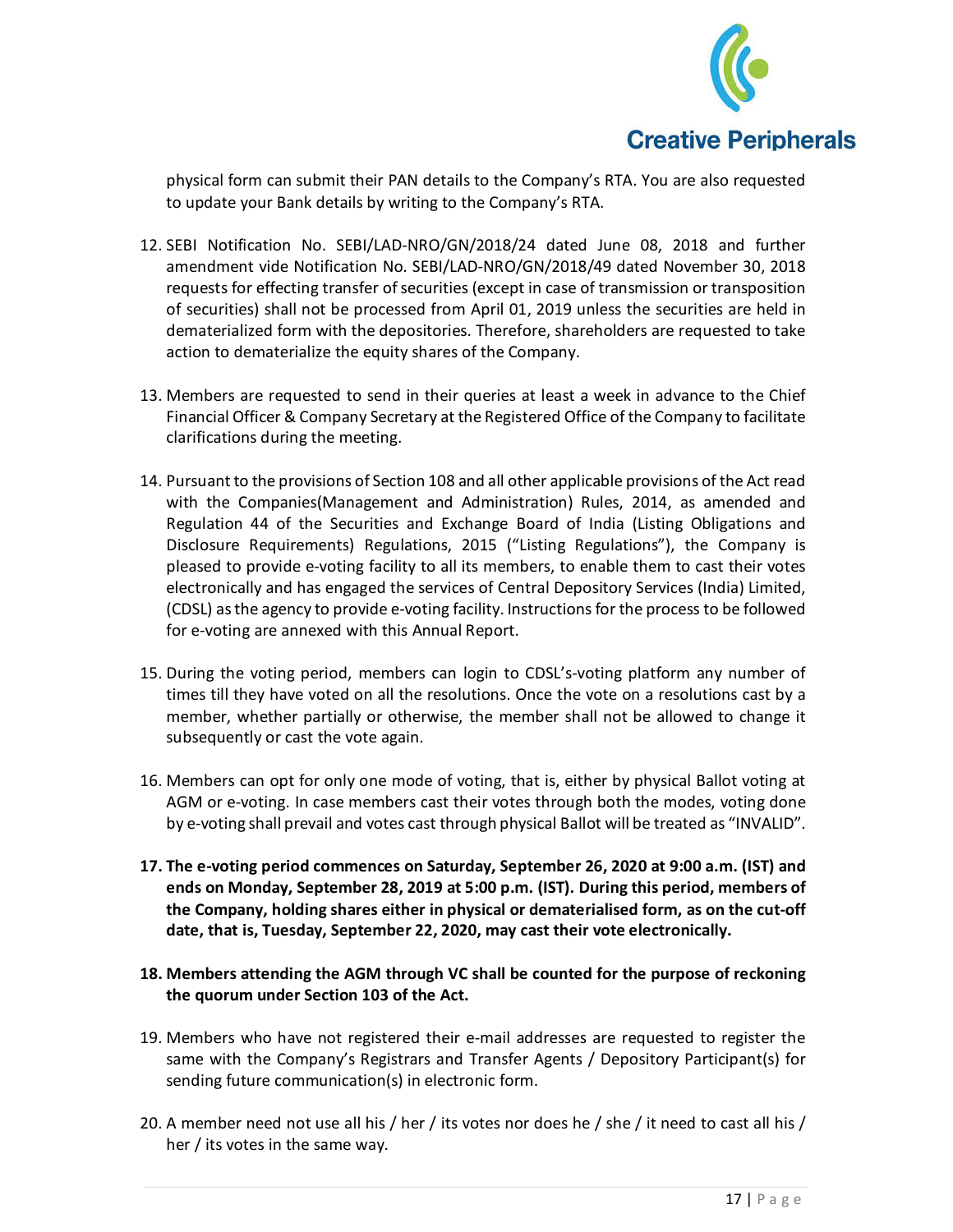

- 21. M/s Satyajit Mishra & Co., Practising Company Secretary, (Membership No. FCS 5759, CP No. 4997) have been appointed as the Scrutiniser to scrutinise the voting process in a fair and transparent manner.
- 22. The Scrutiniser shall, immediately after the conclusion of voting at the general meeting, first count the votes cast at the meeting, in the presence of at least two witnesses not in the employment of the Company and make, not later than 48 hours of conclusion of the meeting, a Scrutiniser's Report of the total votes cast in favour or against, if any, to the Chairman of the Company who shall countersign the same.
- 23. The resolutions will be deemed to be passed on the AGM date subject to receipt of the requisite numbers of votes in favour of the resolutions.
- 24. The results declared along with the Scrutiniser's Report shall be placed on the Company's website www.ecreativeindia.com after same has been communicated to the NSE.
- 25. Since the AGM will be held through VC / OAVM, the Route Map is not annexed in this Notice.

**By order of the Board of Directors Creative Peripherals and Distribution Limited** 

**Tejas Doshi Company Secretary & Compliance Officer** 

**Date: 03rd September, 2020 Place: Mumbai**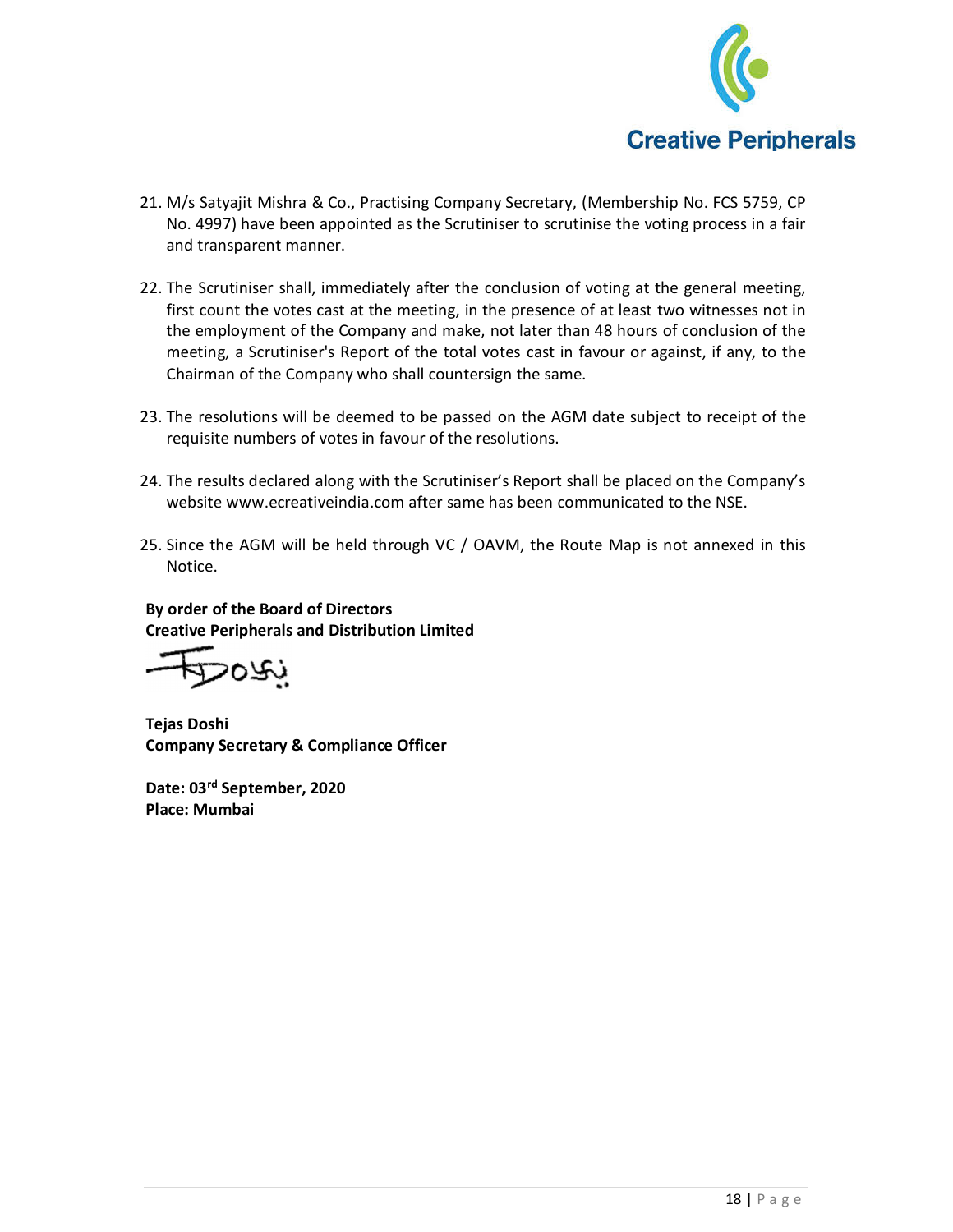

## **Information for eVoting and to attend eAGM**

### **CDSL e-Voting System – For Remote e-voting and e-voting during AGM**

- **1.** As you are aware, in view of the situation arising due to COVID-19 global pandemic, the general meetings of the companies shall be conducted as per the guidelines issued by the Ministry of Corporate Affairs (MCA) vide Circular No. 14/2020 dated April 8, 2020, Circular No.17/2020 dated April 13, 2020 and Circular No. 20/2020 dated May 05, 2020. The forthcoming AGM will thus be held through video conferencing (VC) or other audio visual means (OAVM). Hence, Members can attend and participate in the ensuing AGM through VC/OAVM.
- **2.** Pursuant to the provisions of Section 108 of the Companies Act, 2013 read with Rule 20 of the Companies (Management and Administration) Rules, 2014 (as amended) and Regulation 44 of SEBI (Listing Obligations & Disclosure Requirements) Regulations 2015 (as amended), and MCA Circulars dated April 08, 2020, April 13, 2020 and May 05, 2020 the Company is providing facility of remote e-voting to its Members in respect of the business to be transacted at the AGM. For this purpose, the Company has entered into an agreement with Central Depository Services (India) Limited (CDSL) for facilitating voting through electronic means, as the authorized e-Voting's agency. The facility of casting votes by a member using remote e-voting as well as the e-voting system on the date of the AGM will be provided by CDSL.
- **3.** The Members can join the AGM in the VC/OAVM mode 15 minutes before and after the scheduled time of the commencement of the Meeting by following the procedure mentioned in the Notice. The facility of participation at the AGM through VC/OAVM will be made available to at least 1000 members on first come first served basis. This will not include large Shareholders (Shareholders holding 2% or more shareholding), Promoters, Institutional Investors, Directors, Key Managerial Personnel, the Chairpersons of the Audit Committee, Nomination and Remuneration Committee and Stakeholders Relationship Committee, Auditors etc. who are allowed to attend the AGM without restriction on account of first come first served basis.
- **4.** The attendance of the Members attending the AGM through VC/OAVM will be counted for the purpose of ascertaining the quorum under Section 103 of the Companies Act, 2013.
- **5.** Pursuant to MCA Circular No. 14/2020 dated April 08, 2020, the facility to appoint proxy to attend and cast vote for the members is not available for this AGM. However, in pursuance of Section 112 and Section 113 of the Companies Act, 2013, representatives of the members such as the President of India or the Governor of a State or body corporate can attend the AGM through VC/OAVM and cast their votes through e-voting.
- **6.** In line with the Ministry of Corporate Affairs (MCA) Circular No. 17/2020 dated April 13, 2020, the Notice calling the AGM has been uploaded on the website of the Company at www.ecreativeindia.com. The Notice can also be accessed from the websites of the Stock Exchanges i.e. National Stock Exchange of India Limited at www.nseindia.com. The AGM Notice is also disseminated on the website of CDSL (agency for providing the Remote e-Voting facility and e-voting system during the AGM) i.e. www.evotingindia.com.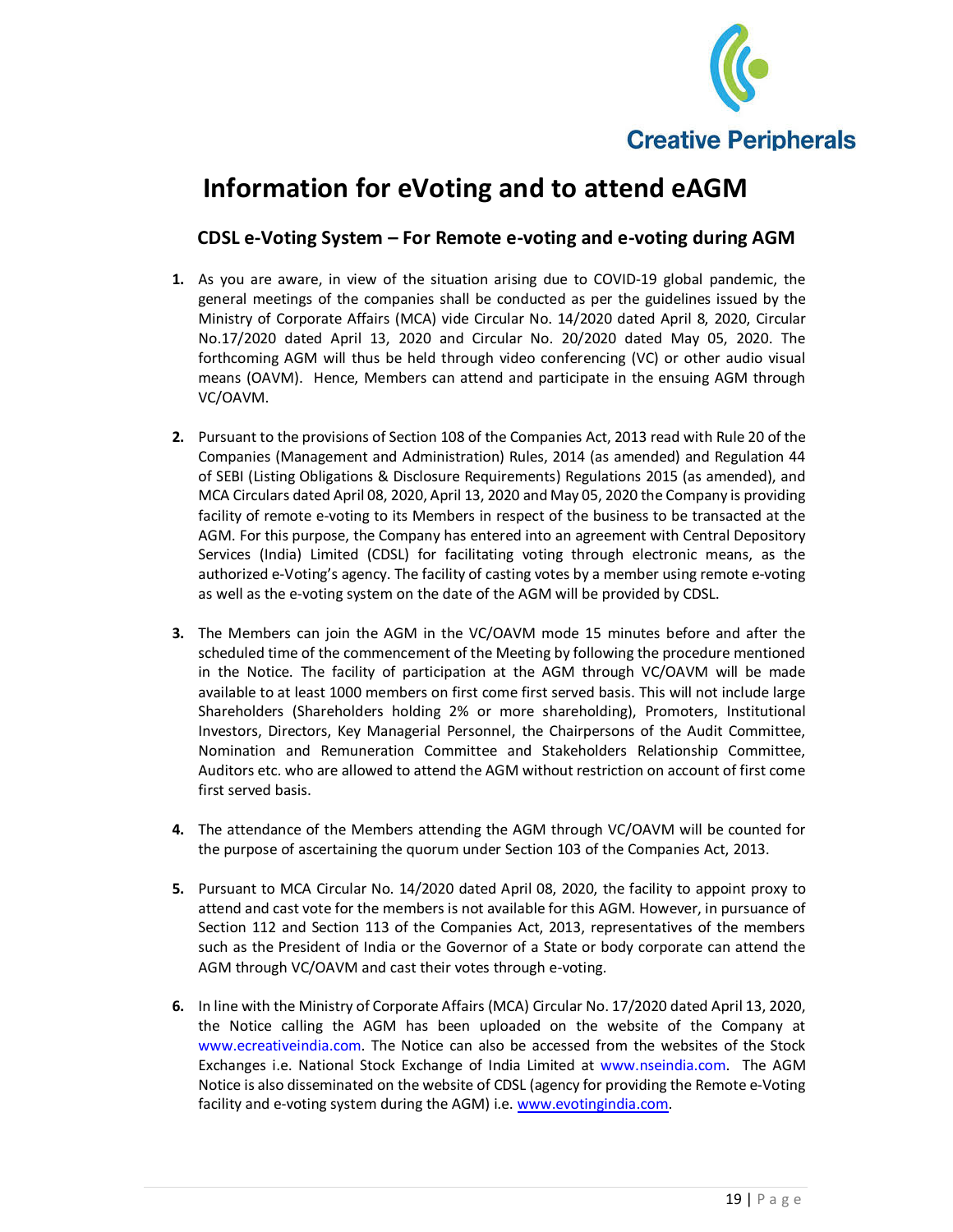

**7.** The AGM has been convened through VC/OAVM in compliance with applicable provisions of the Companies Act, 2013 read with MCA Circular No. 14/2020 dated April 8, 2020 and MCA Circular No. 17/2020 dated April 13, 2020 and MCA Circular No. 20/2020 dated May 05, 2020.

### **THE INTRUCTIONS FOR SHAREHOLDRES FOR REMOTE E-VOTING ARE AS UNDER:**

- **(i)** The voting period begins on 26<sup>th</sup> September, 2020, Saturday, 09:00 AM and ends on 28<sup>th</sup> September, 2020, Monday, 05:00 PM. During this period shareholders' of the Company, holding shares either in physical form or in dematerialized form, as on the cut-off date (record date) of 20<sup>th</sup> September, 2020 may cast their vote electronically. The e-voting module shall be disabled by CDSL for voting thereafter.
- **(ii)** Shareholders who have already voted prior to the meeting date would not be entitled to vote at the meeting venue.
- **(iii)** The shareholders should log on to the e-voting website www.evotingindia.com.
- **(iv)** Click on "Shareholders" module.
- **(v)** Now enter your User ID
	- a. For CDSL: 16 digits beneficiary ID,
	- b. For NSDL: 8 Character DP ID followed by 8 Digits Client ID,
	- c. Shareholders holding shares in Physical Form should enter Folio Number registered with the Company. OR

Alternatively, if you are registered for CDSL's **EASI/EASIEST** e-services, you can log-in at https://www.cdslindia.com from **Login** - **My**e**asi** using your login credentials. Once you successfully log-in to CDSL's **EASI/EASIEST** e-services, click on **e-Voting** option and proceed directly to cast your vote electronically.

- **(vi)** Next enter the Image Verification as displayed and Click on Login.
- **(vii)** If you are holding shares in demat form and had logged on to www.evotingindia.com and voted on an earlier e-voting of any company, then your existing password is to be used.

|                             | For Shareholders holding shares in Demat Form and Physical Form                                                                                                                                                                                                                                                                                       |  |
|-----------------------------|-------------------------------------------------------------------------------------------------------------------------------------------------------------------------------------------------------------------------------------------------------------------------------------------------------------------------------------------------------|--|
| <b>PAN</b>                  | Enter your 10 digit alpha-numeric *PAN issued by Income Tax Department<br>(Applicable for both demat shareholders as well as physical shareholders)<br>Shareholders who have not updated their PAN with<br>$\bullet$<br>the<br>Company/Depository Participant are requested to use the sequence<br>number sent by Company/RTA or contact Company/RTA. |  |
| Dividend<br>Bank<br>Details | Enter the Dividend Bank Details or Date of Birth (in dd/mm/yyyy format) as<br>recorded in your demat account or in the company records in order to login.                                                                                                                                                                                             |  |

**(viii)** If you are a first time user follow the steps given below: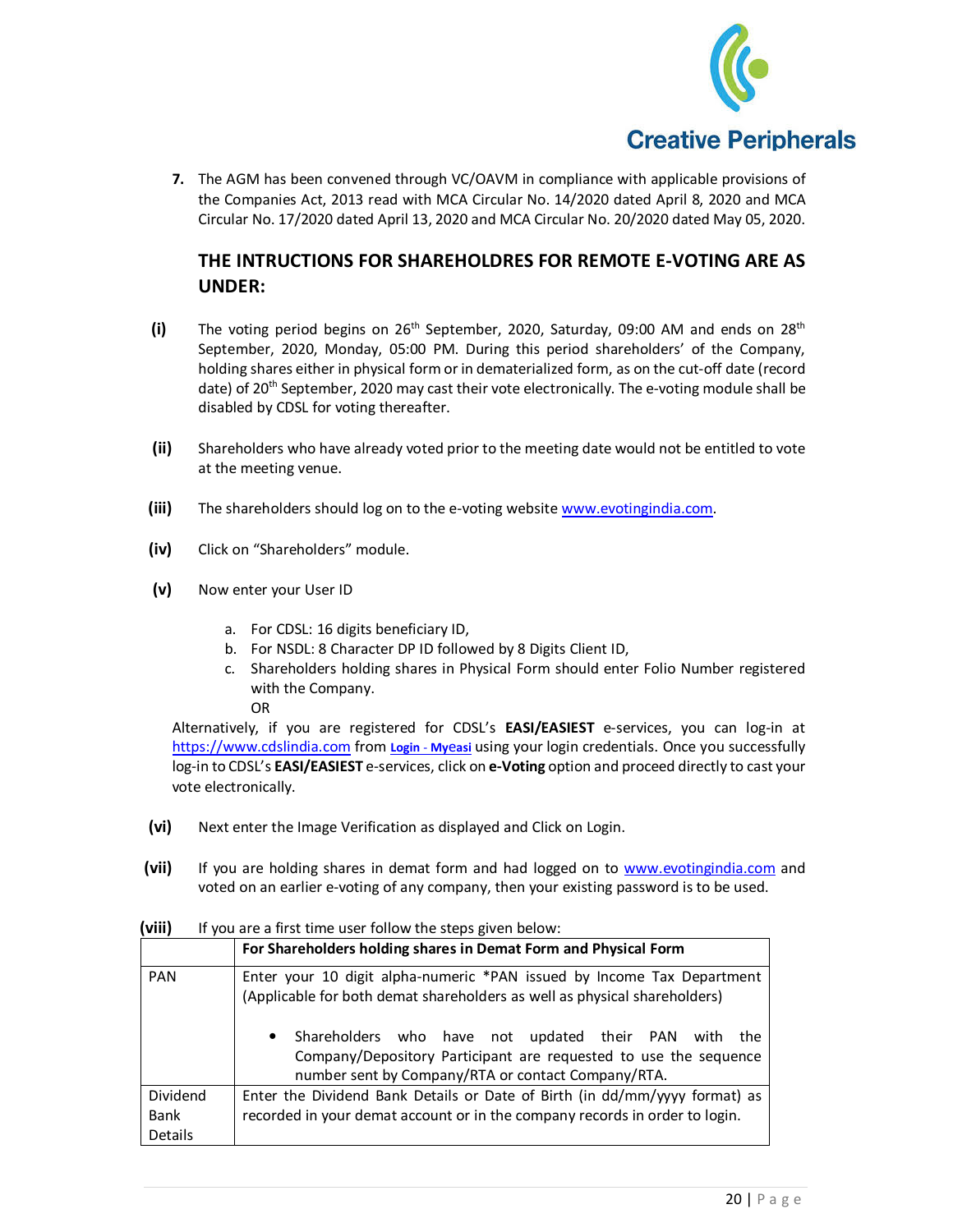

| OR Date of  | • If both the details are not recorded with the depository or company  |  |
|-------------|------------------------------------------------------------------------|--|
| Birth (DOB) | please enter the member id / folio number in the Dividend Bank details |  |
|             | field as mentioned in instruction (v).                                 |  |

- **(ix)** After entering these details appropriately, click on "SUBMIT" tab.
- **(x)** Shareholders holding shares in physical form will then directly reach the Company selection screen. However, shareholders holding shares in demat form will now reach 'Password Creation' menu wherein they are required to mandatorily enter their login password in the new password field. Kindly note that this password is to be also used by the demat holders for voting for resolutions of any other company on which they are eligible to vote, provided that company opts for e-voting through CDSL platform. It is strongly recommended not to share your password with any other person and take utmost care to keep your password confidential.
- **(xi)** For shareholders holding shares in physical form, the details can be used only for e-voting on the resolutions contained in this Notice.
- **(xii)** Click on the EVSN for the relevant <Company Name> on which you choose to vote.
- **(xiii)** On the voting page, you will see "RESOLUTION DESCRIPTION" and against the same the option "YES/NO" for voting. Select the option YES or NO as desired. The option YES implies that you assent to the Resolution and option NO implies that you dissent to the Resolution.
- **(xiv)** Click on the "RESOLUTIONS FILE LINK" if you wish to view the entire Resolution details.
- **(xv)** After selecting the resolution you have decided to vote on, click on "SUBMIT". A confirmation box will be displayed. If you wish to confirm your vote, click on "OK", else to change your vote, click on "CANCEL" and accordingly modify your vote.
- **(xvi)** Once you "CONFIRM" your vote on the resolution, you will not be allowed to modify your vote.
- **(xvii)** You can also take a print of the votes cast by clicking on "Click here to print" option on the Voting page.
- **(xviii)** If a demat account holder has forgotten the login password then Enter the User ID and the image verification code and click on Forgot Password & enter the details as prompted by the system.
	- **(xix)** Shareholders can also cast their vote using CDSL's mobile app "**m-Voting".** The m-Voting app can be downloaded from respective Store. Please follow the instructions as prompted by the mobile app while Remote Voting on your mobile.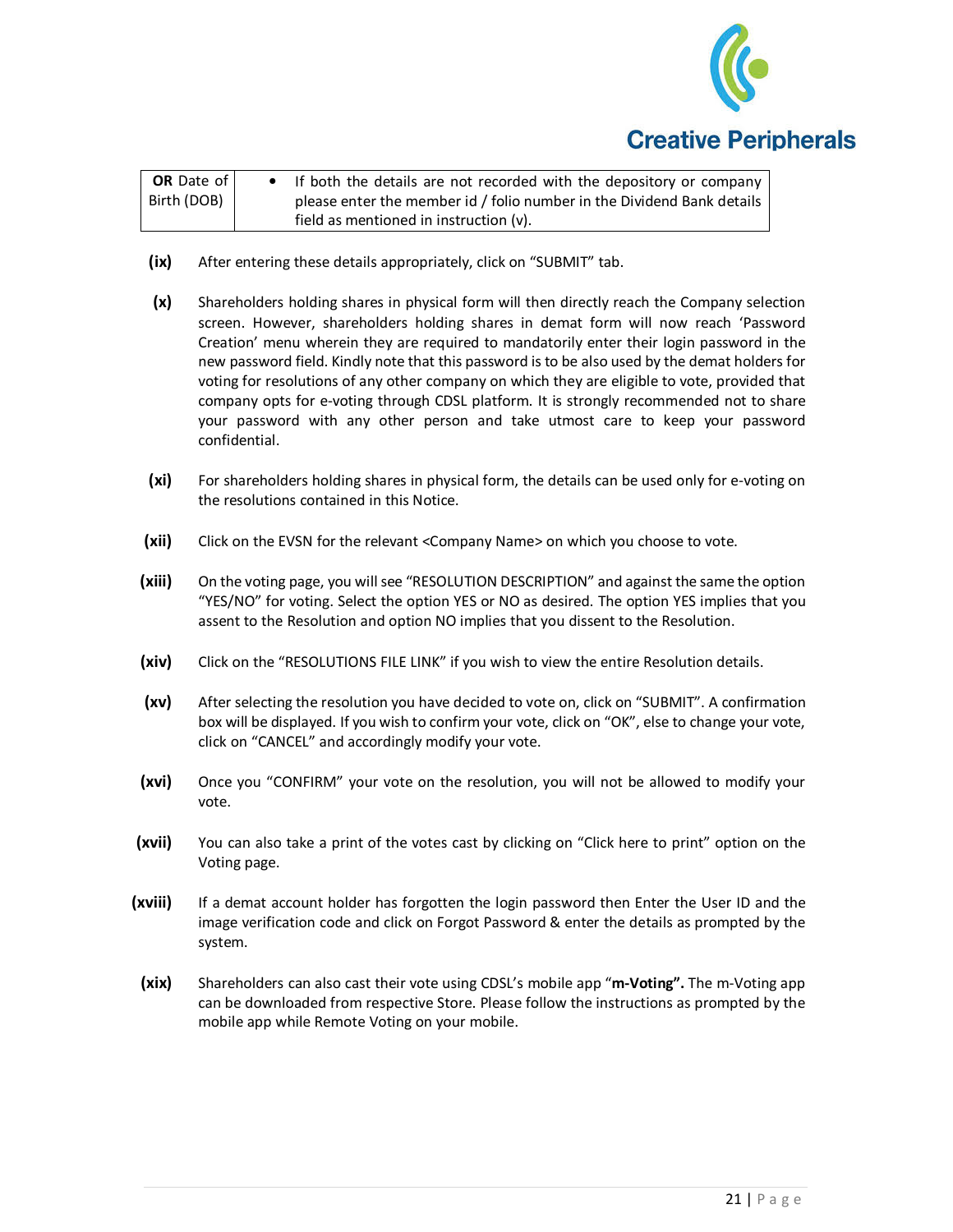

**PROCESS FOR THOSE SHAREHOLDERS WHOSE EMAIL ADDRESSES ARE NOT REGISTERED WITH THE DEPOSITORIES FOR OBTAINING LOGIN CREDENTIALS FOR E-VOTING FOR THE RESOLUTIONS PROPOSED IN THIS NOTICE:** 

- 1. For Physical shareholders- please provide necessary details like Folio No., Name of shareholder, scanned copy of the share certificate (front and back), PAN (self attested scanned copy of PAN card), AADHAR (self attested scanned copy of Aadhar Card) by email to **Company/RTA email id**.
- 2. For Demat shareholders please provide Demat account detials (CDSL-16 digit beneficiary ID or NSDL-16 digit DPID + CLID), Name, client master or copy of Consolidated Account statement, PAN (self attested scanned copy of PAN card), AADHAR (self attested scanned copy of Aadhar Card) to **Company/RTA email id**.

### **INSTRUCTIONS FOR SHAREHOLDERS ATTENDING THE AGM THROUGH VC/OAVM ARE AS UNDER:**

- **1.** Shareholder will be provided with a facility to attend the AGM through VC/OAVM through the CDSL e-Voting system. Shareholders may access the same at https://www.evotingindia.com under shareholders/members login by using the remote e-voting credentials. The link for VC/OAVM will be available in shareholder/members login where the EVSN of Company will be displayed.
- **2.** Shareholders are encouraged to join the Meeting through Laptops / iPads for better experience.
- **3.** Further shareholders will be required to allow Camera and use Internet with a good speed to avoid any disturbance during the meeting.
- **4.** Please note that Participants Connecting from Mobile Devices or Tablets or through Laptop connecting via Mobile Hotspot may experience Audio/Video loss due to Fluctuation in their respective network. It is therefore recommended to use Stable Wi-Fi or LAN Connection to mitigate any kind of aforesaid glitches.
- **5.** Shareholders who would like to express their views/ask questions during the meeting may register themselves as a speaker by sending their request in advance at least **7 days prior to meeting** mentioning their name, demat account number/folio number, email id, mobile number at (company email id). The shareholders who do not wish to speak during the AGM but have queries may send their queries in advance **7 days prior to meeting** mentioning their name, demat account number/folio number, email id, mobile number at (company email id). These queries will be replied to by the company suitably by email.
- **6.** Those shareholders who have registered themselves as a speaker will only be allowed to express their views/ask questions during the meeting.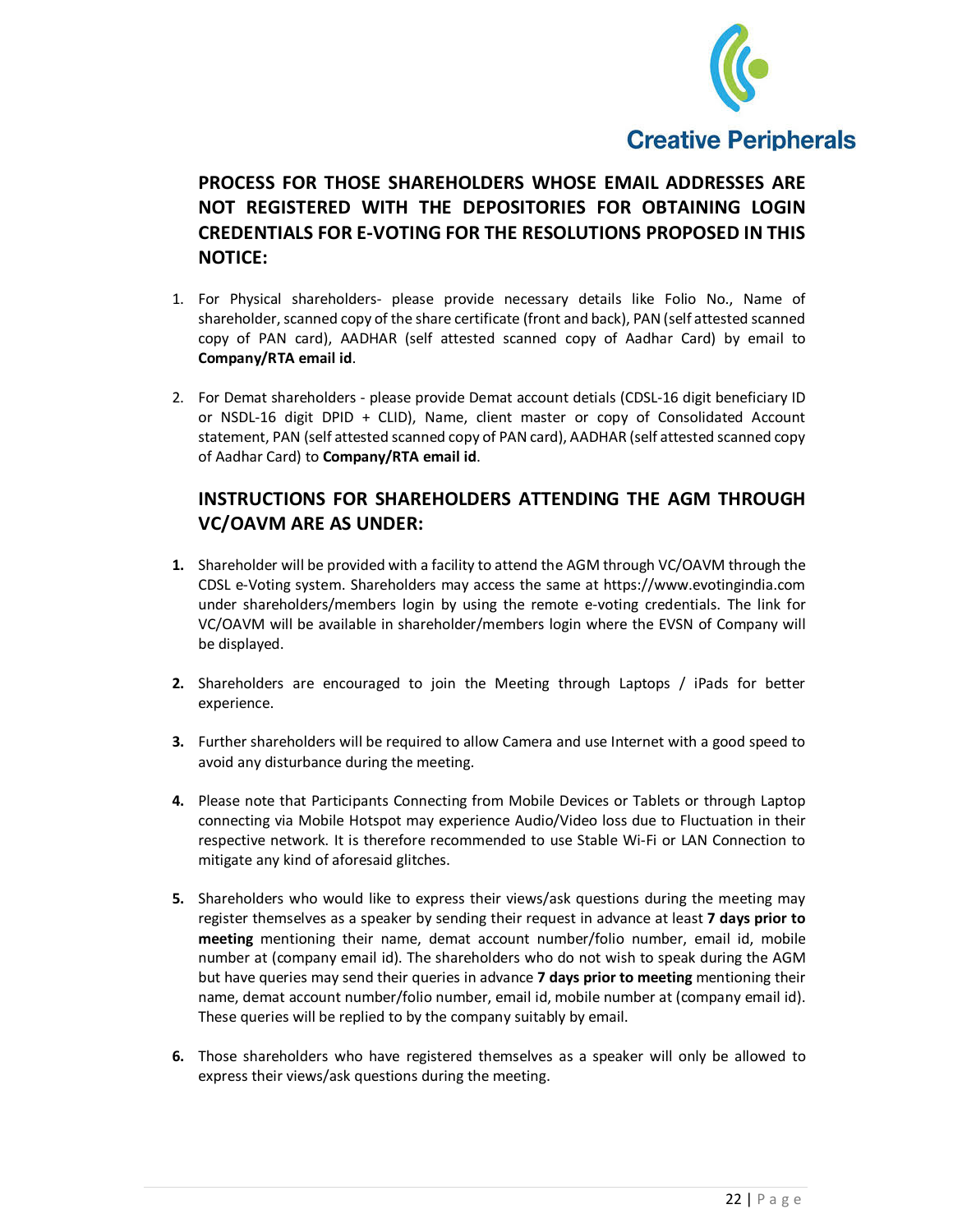

### **INSTRUCTIONS FOR SHAREHOLDERS FOR e-VOTING DURING THE AGM ARE AS UNDER:-**

- 1. The procedure for e-Voting on the day of the AGM is same as the instructions mentioned above for Remote e-voting.
- 2. Only those shareholders, who are present in the AGM through VC/OAVM facility and have not casted their vote on the Resolutions through remote e-Voting and are otherwise not barred from doing so, shall be eligible to vote through e-Voting system available during the AGM.
- 3. If any Votes are cast by the shareholders through the e-voting available during the AGM and if the same shareholders have not participated in the meeting through VC/OAVM facility , then the votes cast by such shareholders shall be considered invalid as the facility of e-voting during the meeting is available only to the shareholders attending the meeting.
- 4. Shareholders who have voted through Remote e-Voting will be eligible to attend the AGM. However, they will not be eligible to vote at the AGM.

#### **Note for Non – Individual Shareholders and Custodians**

- Non-Individual shareholders (i.e. other than Individuals, HUF, NRI etc.) and Custodians are required to log on to www.evotingindia.com and register themselves in the "Corporates" module.
- A scanned copy of the Registration Form bearing the stamp and sign of the entity should be emailed to helpdesk.evoting@cdslindia.com.
- After receiving the login details a Compliance User should be created using the admin login and password. The Compliance User would be able to link the account(s) for which they wish to vote on.
- The list of accounts linked in the login should be mailed to helpdesk.evoting@cdslindia.com and on approval of the accounts they would be able to cast their vote.
- A scanned copy of the Board Resolution and Power of Attorney (POA) which they have issued in favour of the Custodian, if any, should be uploaded in PDF format in the system for the scrutinizer to verify the same.
- Alternatively Non Individual shareholders are required to send the relevant Board Resolution/ Authority letter etc. together with attested specimen signature of the duly authorized signatory who are authorized to vote, to the Scrutinizer and to the Company at the email address viz; cs@ecreativeindia.com, if they have voted from individual tab & not uploaded same in the CDSL e-voting system for the scrutinizer to verify the same.

If you have any queries or issues regarding attending AGM & e-Voting from the e-Voting System, you may refer the Frequently Asked Questions ("FAQs") and e-voting manual available at **www.evotingindia.com**, under help section or write an email to helpdesk.evoting@cdslindia.com or contact Mr. Nitin Kunder (022- 23058738 ) or Mr. Mehboob Lakhani (022-23058543) or Mr. Rakesh Dalvi (022-23058542).

All grievances connected with the facility for voting by electronic means may be addressed to Mr. Rakesh Dalvi, Manager, (CDSL, ) Central Depository Services (India) Limited, A Wing, 25th Floor, Marathon Futurex, Mafatlal Mill Compounds, N M Joshi Marg, Lower Parel (East), Mumbai - 400013 or send an email to helpdesk.evoting@cdslindia.com or call on 022- 23058542/43.